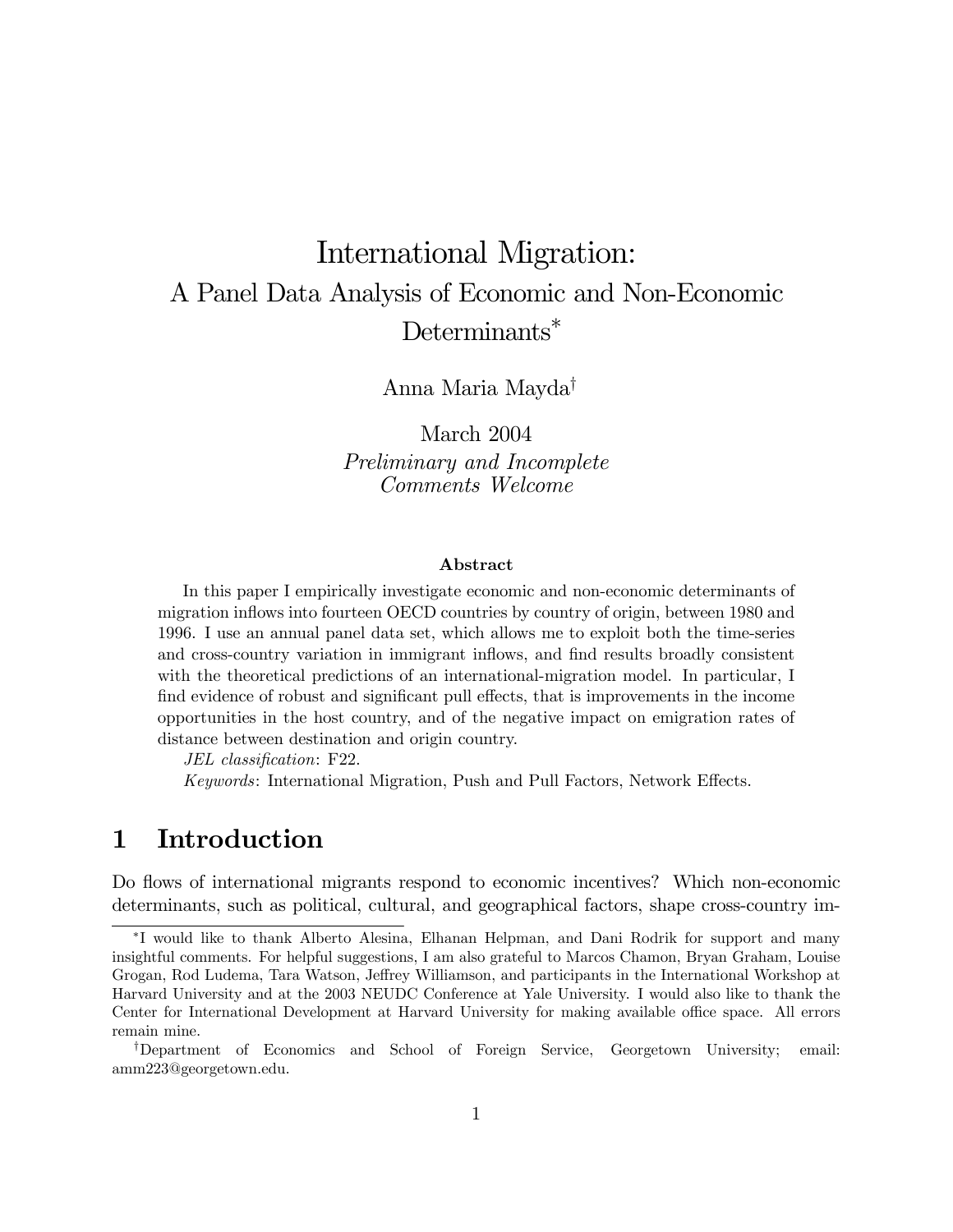migration patterns? Are network effects at work? In this paper, I address these questions using an annual panel data set that allows me to exploit both the time-series and crosscountry variation in international immigrant flows.

International migration flows vary considerably over time, and across destination and origin countries. Appendix 2, at the end of the paper, presents summary statistics on immigrant inflows by host and source country (see also Figure 2). It provides evidence of substantial cross-country and time-series variation of international migration movements. For example, according to this data (OECD 1997), the percentage change of the total yearly immigrant inflow between 1980 and 1995 ranges from negative 42% (Japan) to positive 48% (Canada). Countries characterized by a decrease in the size of the total annual immigrant inflow in this period are Australia, France, Japan, Netherlands, and the United Kingdom. On the other hand, the number of incoming immigrants in a year increases between 1980 and 1995 in several OECD countries (Belgium, Canada, Denmark, Germany, Luxembourg, Norway, Sweden, Switzerland, and the United States). In all destinations, such changes are anything but monotone. The variation in terms of origin countries is remarkable as well. Both economic and non-economic factors are likely to influence the size, origin, and destination of labor movements at each point in time. While it is clearly important to understand the driving forces behind recent international migration patterns, a limited amount of empirical research has been devoted to this topic, perhaps due to past unavailability of cross-country data.

In this paper, I empirically investigate economic and non-economic determinants of bilateral immigration flows, across destination and origin countries. I first derive testable predictions about the main factors affecting international migration, using a simple theoretical framework. I next relate bilateral immigration flows across destination and origin countries (normalized by origin country's population) to the economic, geographical and historical determinants suggested by the theory. The main explanatory variables I identify are income opportunities in both source and destination country, the distance between the two countries, their colonial links, the immigration-policy legislation in the host country, and a dummy variable for whether the two countries share a common language. Past works show the importance of network effects: since immigrants are likely to receive support from compatriots already established in the host country, they will have an incentive to choose destinations with larger communities of fellow citizens (see, for example, Clark, Hatton and Williamson 2002). Network effects imply that immigration to a specific destination from the same origin country tends to be highly correlated over time.

To analyze migration patterns across countries, I use yearly data on immigration inflows into fourteen OECD countries by country of origin, between 1980 and 1996. The source of this data is the International Migration Statistics for OECD countries (OECD 1997), based on the OECD's Continuous Reporting System on Migration (SOPEMI).1

<sup>&</sup>lt;sup>1</sup>In future work, I will test the robustness of the results based on the OECD (1997) data using statistics on immigrant stocks collected by Eurostat in the EU Labour Force Survey, which covers a larger number of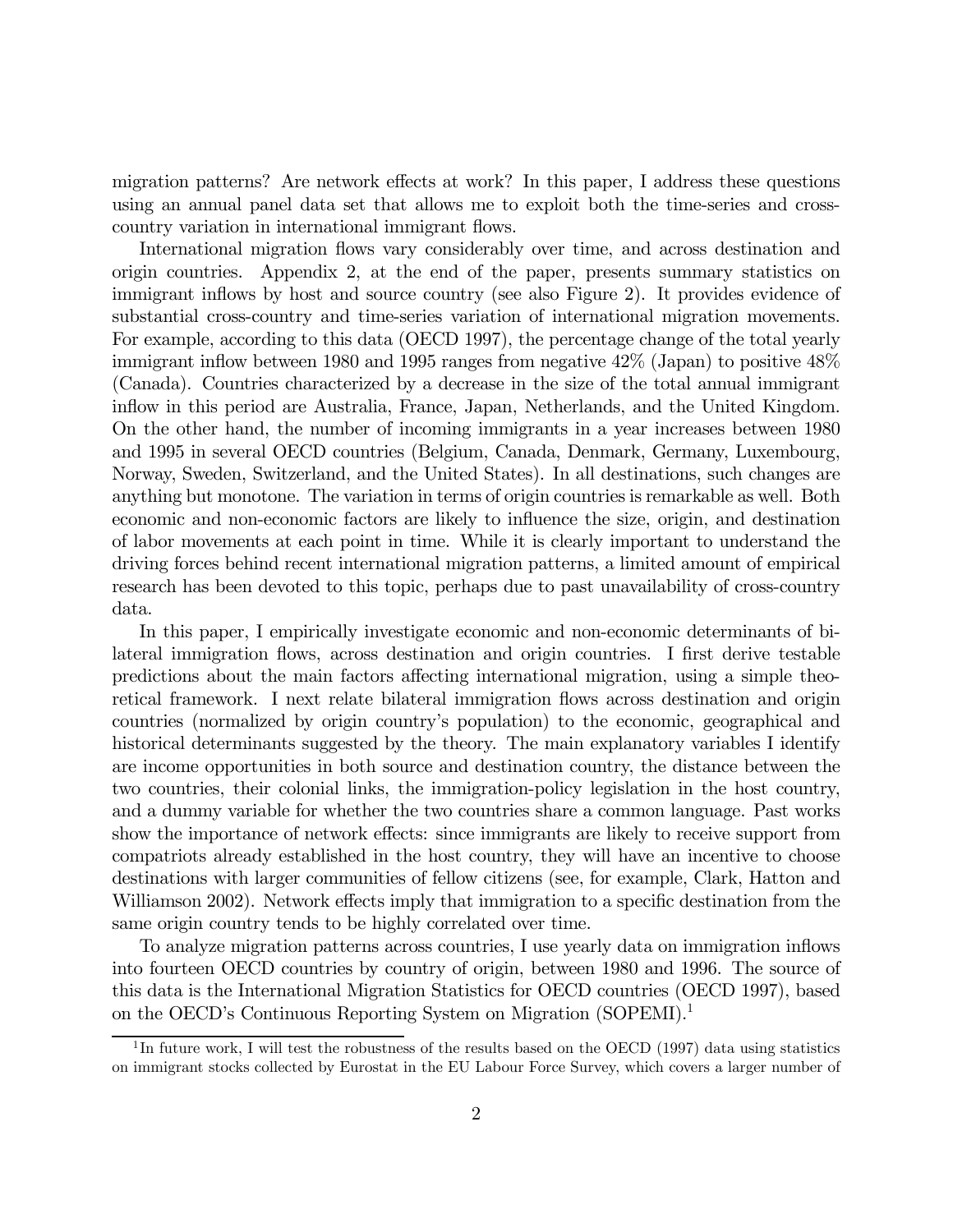I find that pull factors, that is improvements in the income opportunities in the destination country, significantly increase the size of emigration rates. This result is very robust to changes in the specification of the empirical model.

Positive and significant pull effects may appear, at first sight, to be inconsistent with restrictive immigration policies of several destination countries in the sample. From a theoretical point of view, the impact of pull (and push) factors depends on whether immigration is quantity-constrained. If immigration quotas are binding in the host country, pull (and push) factors should have no effect. However, my results show that pull effects matter, notwithstanding destination countries' official immigration restrictions. One interpretation of this finding is that the estimated coefficient simply captures an average effect, across country pairs characterized by different immigration-policy arrangements: this average effect should, according to the theory, be positive as long as immigration constraints are not binding in some destinations. Another explanation of my results is that even countries with binding official immigration quotas often accept unwanted immigration. Restrictive immigration policies are often characterized by loopholes, that leave room for potential migrants to take advantage of economic incentives. For example, immigration to Western European countries still took place after the late Seventies, in spite of the official closed-door policy (Joppke 1998). Family-reunification policies are thought to be one of the reasons of these continuing migration flows.2

The sign of the impact of push factors - declining levels of per worker GDP in the origin country - is consistent with the theoretical predictions, but the size of the effect is smaller than for pull factors and becomes at times insignificant. This is surprising given that, in the basic model, push and pull factors have similar-sized effects (with opposite signs). An explanation of my result is that the effect of income opportunities at home is likely to be affected by poverty constraints in the origin country, due to fixed costs of migrating and credit-market imperfections. Lower levels of per worker GDP in the source country both strengthen incentives to leave and make it more difficult to overcome poverty constraints (Yang 2003).

Among the variables affecting the costs of migration, distance between destination and origin country appears to be one of the most important ones. Its effect is negative, significant and quite steady across specifications. Finally, I empirically investigate the importance of network effects and find that their impact on the size of emigration rates is strong, positive and significant.

The empirical literature on the determinants of migration includes a number of works, some of which date back to the nineteenth century (Ravenstein 1885). More recently, Clark, Hatton and Williamson (2002) and Karemera, Oguledo and Davis (2000) both focus on the

receiving countries (Angrist and Kugler (2001) use the same type of data).

<sup>2</sup>Joppke (1998) writes about Germany's experience (p.285): "Since the recruitment stop of 1973, the chain migration of families of guest workers was (next to aylum) one of the two major avenues of continuing migration flows to Germany, in patent contradiction to the official no-immigration policy."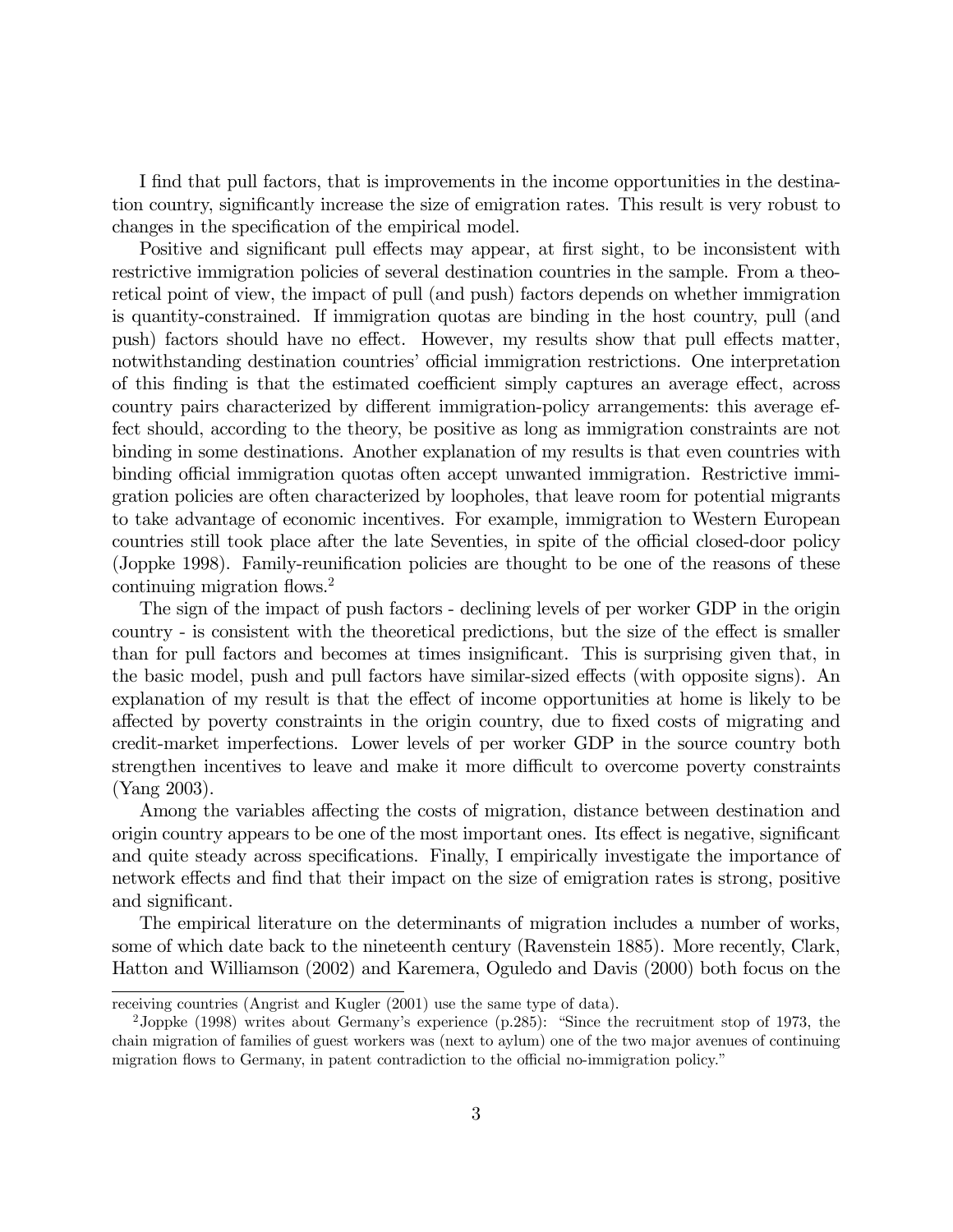fundamentals explaining immigrant inflows into the United States by country of origin, in the last decades. Helliwell (1997 and 1998) sheds light on factors affecting labor movements in his investigation of the magnitude of immigration border effects, using data on Canadian interprovincial, US interstate and US-Canada cross-border immigration.

The contribution of this paper to the literature is threefold. First, my work is the first one I am aware of to use the OECD (1997) data on international migration to systematically investigate the economic and non-economic determinants of international flows of migrants. Previous works have either used country cross-sections (see, for example, Borjas 1987 and Yang 1995), or have focused on a single destination country (see, for example, Borjas and Bratsberg 1996, Clark, Hatton and Williamson 2002, and Karemera, Oguledo and Davis 2000) or a single origin country (see, for example, Yang 2003). By extending the focus of the analysis to a multitude of origin and destination countries and taking advantage of both the time-series and cross-country variation in the data, I can test the robustness and broader validity of the results found in the previous literature.

Second, this paper carefully reviews and proposes solutions to various econometric issues that arise in the empirical analysis, such as endogeneity and reverse causality.

Finally, the framework used in this work to study migration flows is reminiscent of a literature that analyzes bilateral *trade* flows across countries, the gravity-model literature of trade.<sup>3</sup> As a matter of fact, I use several variables that appear frequently in this type of works (distance, common language, and colony). There exists a gravity model of immigration, developed in the geography literature and sometimes used in economics papers. However, the empirical specification I use, suggested by economic theory, differs in part from the standard equation estimated by geographers.<sup>4</sup> By shedding light on the economic and non-economic determinants of international migration, this paper contributes to bridging the gap between economic and gravity explanations of immigrant flows.<sup>5</sup>

The investigation of the determinants of international migration leads to other interesting research questions. This analysis provides a framework within which it is possible to

<sup>4</sup>The standard equation estimated by geographers looks as follows (Gallup (1997)):  $flow_{ij} \propto \frac{P_i P_j}{dist_{ij}^2}$ . Quoting from Gallup (1997): "H.C.Carey (1859-59) asserted that migration followed the laws of Newtonian physics: 'Man, the molecule of society, is the subject of Social Science....The great law of Molecular Gravitation [is] the indispensable condition of the existence of the being known as man....The greater the number collected in a given space, the greater is the attractive force that is there exerted....Gravitation is here, as everywhere, in the direct ratio of the mass, and the inverse one of distance."'

<sup>3</sup>A number of works empirically analyzes trade flows within this setting (see, for example, Helpman (1987) and Hummels and Levinsohn (1995)). The same type of framework is used to explain bilateral cross-border equity flows across countries (see Portes and Rey  $(2002)$ ) as well as FDI flows (see Brenton *et al.* (1999), Frankel and Wei (1996), and Mody, Razin and Sadka (2002)).

 $5$ As Helliwell (1997, p.79) points out, there is still a contrast between economic and gravity explanations of immigrant flows: "In the case of trade, the empirical success is now more widely accepted, because almost all trade theories take a gravity form under a wide range of conditions. In migration studies, there have been fewer attempts to ground the gravity form in explicit theories of migration, and to some extent there is still seen to be a contrast between "gravity" and "economic" models of migration."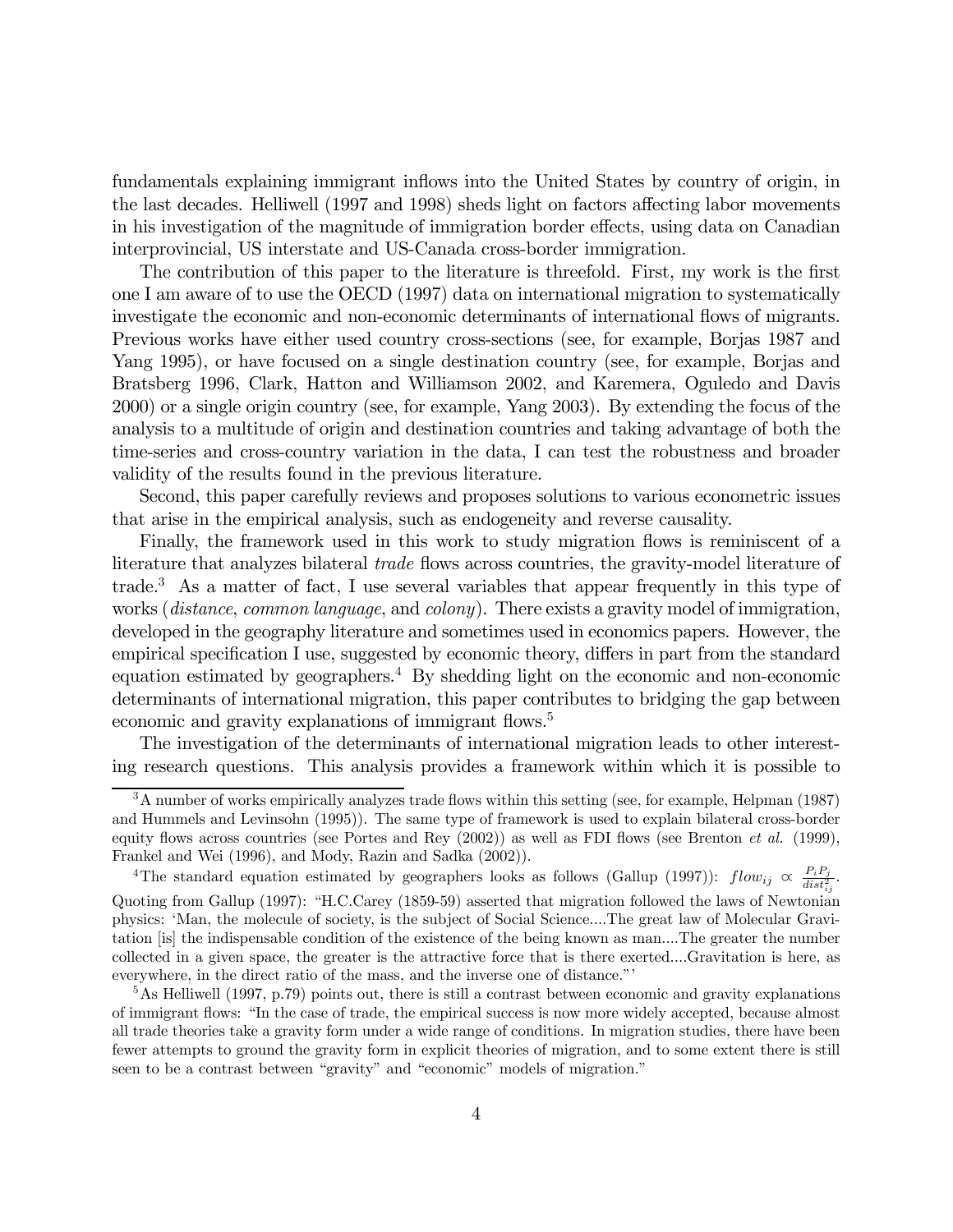address policy-related issues, as it has been done in the trade gravity-model literature. In addition, any study of the impact of labour movements on source and host economies - on their standards of living, for example - has to deal with the intrinsic problems of endogeneity of migration flows and reverse causality. Since this work helps isolate the exogenous determinants of immigrant flows, it is possible to use it to construct a *first stage* for this type of analyses (see, for example, Frankel and Romer 1999).

The rest of the paper is organized as follows. Section 2 presents a simple model of international migration. In Section 3 I describe the data sets used in the regression work, while in Section 4 I discuss the empirical model and some econometric issues that complicate the analysis. To conclude, Section 5 presents the main empirical results.

## 2 Theoretical framework

The size of immigration flows depends on both demand and supply factors. Migrants' decisions to move, according to economic and non-economic incentives, shape the supply side of labour movements. The host country's immigration policy represents the demand side, i.e. the demand for immigrants in the destination country. The latter one, in turn, can be thought of as the outcome of a political-economy model in which individual attitudes toward immigrants, policy-makers preferences and the institutional structure of government interact with each other and give rise to a final immigration-policy outcome (Mayda 2003 and Rodrik 1995).

I will first focus on the supply side of immigration, that is migrants' decision to move. I will consider a world with two economies: country 0, which is the country of origin of immigrant flows and country 1, which is the country of destination. I will look at the probability that an individual chosen randomly from the population of country 0 (in terms of skill) will migrate to country 1.

In each country, wages are a function of the individual skill level  $(s_i)$ . In the origin country:

$$
w_{0i} = \alpha_0 + \theta_0 \cdot s_i + v_{0i} = \mu_0(s_i) + v_{0i}, \text{ where } v_{0i} \sim N(0, \sigma_0^2),
$$
 (1)

while in the country of destination:

$$
w_{1i} = \alpha_1 + \theta_1 \cdot s_i + v_{1i} = \mu_1(s_i) + v_{1i}, \text{ where } v_{1i} \sim N(0, \sigma_1^2),
$$
\n(2)

with the correlation coefficient between  $v_{0i}$  and  $v_{1i}$  equal to  $\rho_{01}$ .

Let's assume that each individual has a CRRA utility over Cobb-Douglas-like preferences for the two goods produced in the world  $(x_1 \text{ and } x_2)$ :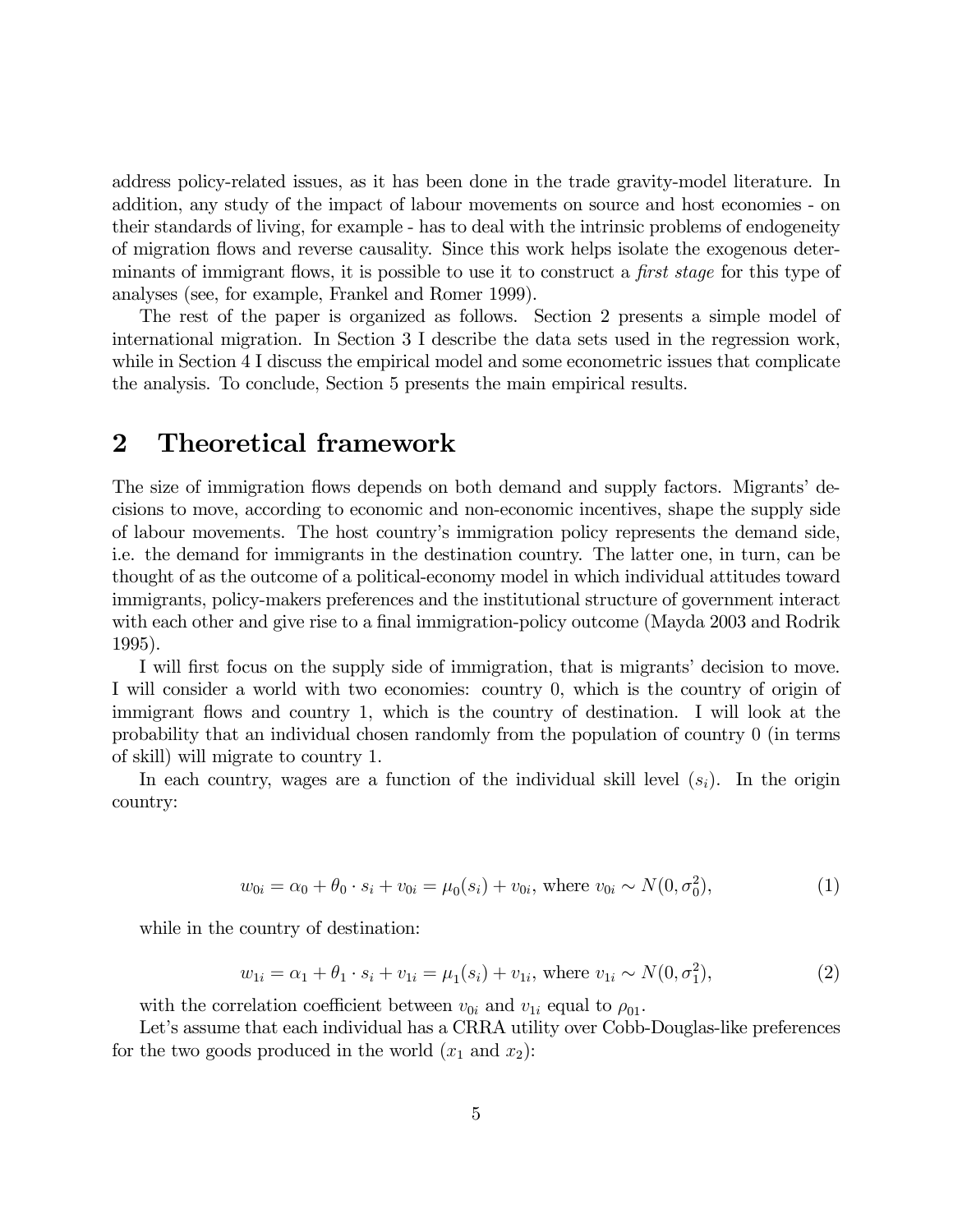$$
U(x_1, x_2) = \frac{A[x_1^{1-\delta}x_2^{\delta}]^{1-\gamma}}{1-\gamma}, \ 0 < \delta < 1, \ 0 < \gamma < 1, \ A > 0,\tag{3}
$$

which implies an indirect utility (function) from having an income y given by:<sup>6</sup>

$$
v(p_1, p_2; y) = \overline{A}(p_1, p_2) \cdot \frac{y^{1-\gamma}}{1-\gamma}.
$$
 (4)

I assume that each country is a small open economy characterized by free trade with the rest of the world: therefore goods' prices  $p_1$  and  $p_2$  are given and equal - and  $\overline{A}(p_1, p_2)$  also does not vary - across countries.<sup>7</sup> Let's restrict our attention to the case of risk neutrality  $(\gamma = 0)^8$  An individual in country 0 will migrate to country 1 if the utility of moving is greater than the utility of staying at home i.e., given the assumptions above, if the expected income in the destination country net of migration costs is greater than the expected income in the origin country. Following the literature (see, for example, Borjas 1999a, and Clark, Hatton and Williamson 2002), I can define an index I that measures the net benefit of moving relative to staying at home for a risk-neutral individual:

$$
I = \eta_{01} \cdot (w_{1i} - w_{0i} - C) + (1 - \eta_{01}) \cdot (-w_{0i} - C), \tag{5}
$$

$$
\implies I = \eta_{01} \cdot w_{1i} - w_{0i} - C,\tag{6}
$$

where  $\eta_{01}$  is the probability that the migrant from country 0 will be allowed to stay in country 1,  $w_{0i}$  and  $w_{1i}$  are respectively the wage in the origin and destination country, and  $C = \mu_C + v_i^C$ , with  $v_i^C \sim N(0, \sigma_C^2)$ , represents the level of migration costs.<sup>9</sup> The correlation coefficients between  $v_i^C$  and  $(v_{0i}, v_{1i})$  are equal to  $(\rho_{0C}, \rho_{1C})$ .

This model focuses on *labor* mobility. Migration allows an individual to take advantage of differences in rates of return to labor across countries. Migrants may own capital, either at home or in the destination country, and their capital income opportunities are independent of their residence.<sup>10</sup> In addition, the implicit assumption in  $(5)$  is that, if the migrant is not allowed into the destination country, he still incurs the migration costs  $C$  and gives up the wage at home  $w_{0i}$ . In other words, the individual moves to the host country before knowing whether he will be able to stay (for a longer period of time) and gain the income  $w_{1i}$ . The

<sup>&</sup>lt;sup>6</sup>In the following expression:  $\overline{A}(p_1, p_2) = A[(\frac{1-\delta}{p_1})^{1-\delta}(\frac{\delta}{p_2})^{\delta}]^{1-\gamma}$ .

<sup>&</sup>lt;sup>7</sup>In the empirical section of the paper I adjust for international differences in goods' prices, by considering PPP-adjusted income levels.

<sup>8</sup> In future work, I would like to examine the case of risk aversion.

<sup>&</sup>lt;sup>9</sup>I assume that each individual knows the wage levels  $w_{1i}$  and  $w_{0i}$  he would get in each location and the migration costs  $C$ .

 $10$  In other words, capital is internationally mobile. The migrant can own capital in the origin and destination country and receive income from it, no matter where he resides.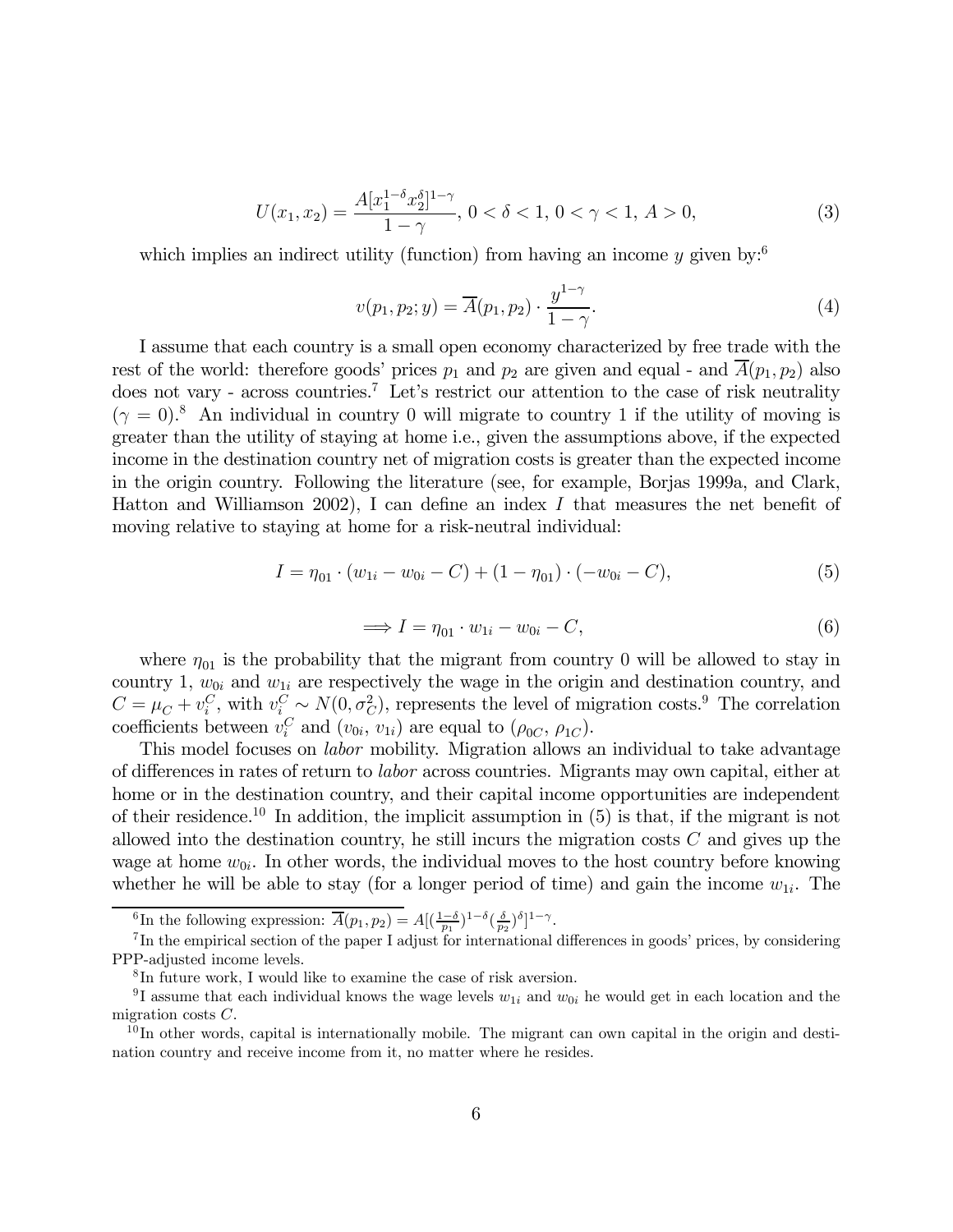immigrant from country 0 may not be allowed into country 1 because of quotas due to a restrictive immigration policy, as is explained below. Notice that, while each individual takes the probability of being allowed into the destination country  $(\eta_{01})$  as given, this probability is endogenously determined in the model, as a function of the host country's immigration policy.11

We can think of the level of migration costs  $C$  as being an increasing function of physical distance between the origin and destination country, since remote destinations imply higher monetary and time travel costs; a decreasing function of linguistic and cultural similarities like, for example, a common language and past colonial ties; and a decreasing function of past migration inflows from the same origin country, which capture network effects.

An individual chosen randomly from the population of country 0 has skill equal on average to  $\bar{s}_0$ , the average skill level in the population of the origin country. The wage in the origin country of this representative individual is therefore given by  $\alpha_0 + \theta_0 \cdot \overline{s}_0 + v_{0i} =$  $\mu_0 + v_{0i}$ ; in the destination country, that same individual is expected to earn a wage equal to  $\alpha_1 + \theta_1 \cdot \overline{s}_0 + v_{1i} = \mu_1^0 + v_{1i}$ . Notice that the latter expression is likely to be different from the wage in country 1 of a representative individual (in terms of skill) from that country's population:  $\alpha_1 + \theta_1 \cdot \overline{s}_1 + v_{1i} = \mu_1 + v_{1i}$ , where  $\overline{s}_1$  represents the average skill level in the population of the destination country (Borjas 1999a, and Clark, Hatton and Williamson 2002). The probability that a representative individual (in terms of skill) of the origin country will migrate from country 0 to country 1 equals:

$$
P = \Pr[I > 0] = \Pr[\eta_{01} \cdot (\mu_1^0 + v_{1i}) - (\mu_0 + v_{0i}) - (\mu_C + v_i^C) > 0],\tag{7}
$$

which can be rewritten as:

$$
P = \Pr[\eta_{01} \cdot v_{1i} - v_{0i} - v_i^C > -(\eta_{01} \cdot \mu_1^0 - \mu_0 - \mu_C)],
$$
  
\n
$$
\implies P = \Pr[\frac{\eta_{01} \cdot v_{1i} - v_{0i} - v_i^C}{\sigma_v} > -\frac{(\eta_{01} \cdot \mu_1^0 - \mu_0 - \mu_C)}{\sigma_v}]
$$
  
\n
$$
\implies P = 1 - \Phi(z), \tag{8}
$$

where  $\sigma_v$  is the standard deviation of  $(\eta_{01} \cdot v_{1i} - v_{0i} - v_i^C)$ ,  $z = -\frac{(\eta_{01} \cdot \mu_1^0 - \mu_0 - \mu_C)}{\sigma_v}$  and  $\Phi(\cdot)$ is the cumulative distribution function of a standard normal.<sup>12</sup>

An additional layer of uncertainty can be introduced in the model by considering in (5) and (6) the expected wage, both in the origin and destination country, with respect to the probability of finding a job in each place (this probability can be approximated with one

 $11$ My model differs from previous ones in the literature in the way it analyzes the impact of quantity restrictions induced by immigration policy. Clark, Hatton, and Williamson (2002) and Hatton and Williamson  $(2002)$  model immigration policy as affecting the level  $C$  of migration costs.

<sup>&</sup>lt;sup>12</sup>In particular,  $\sigma_v^2 = (\eta_{01}^2 \sigma_1^2 + \sigma_0^2 + \sigma_C^2 - 2\eta_{01}\rho_{01}\sigma_0\sigma_1 - 2\eta_{01}\rho_{1C}\sigma_1\sigma_C + 2\rho_{0C}\sigma_0\sigma_C).$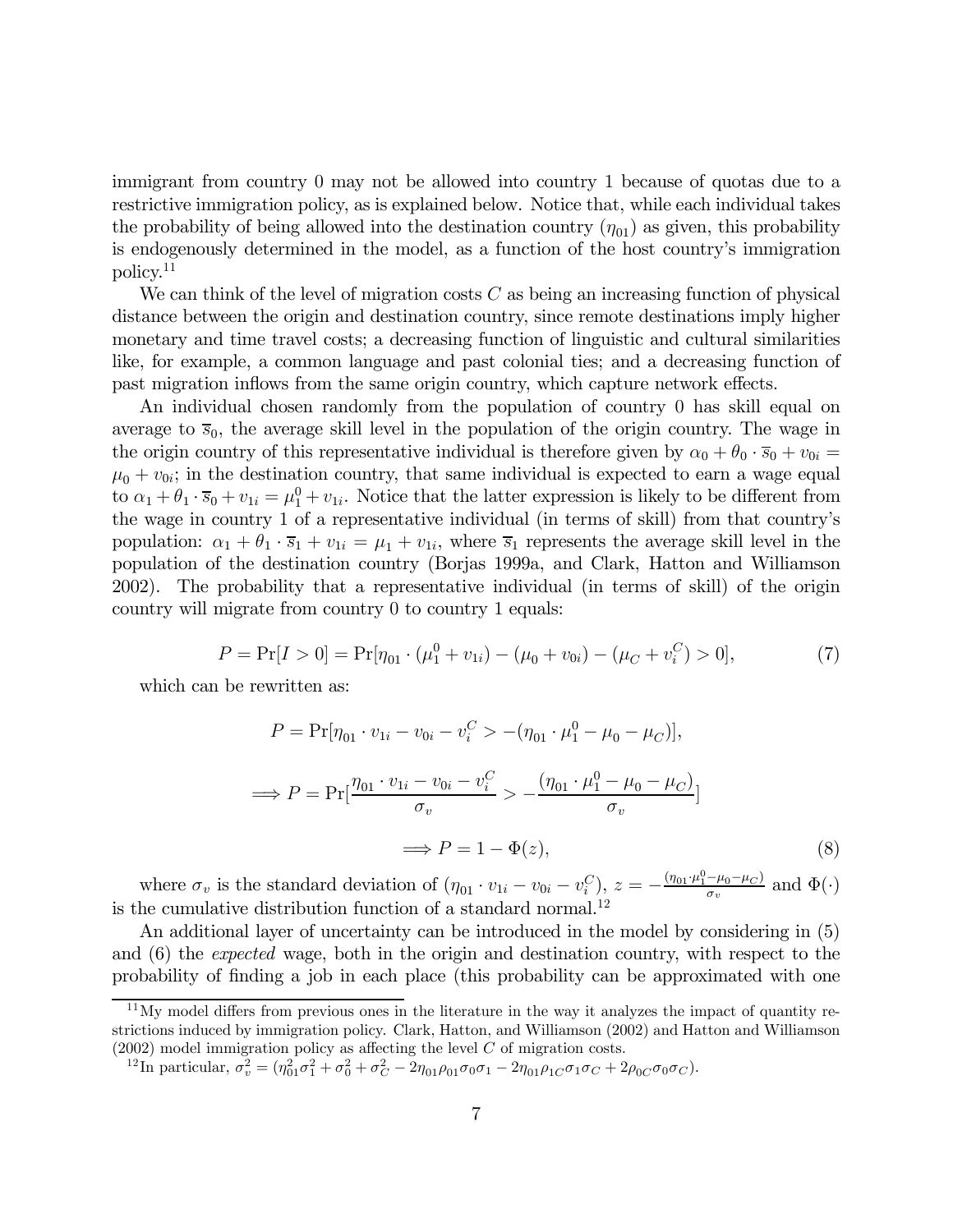minus the unemployment rate). The model can also be extended to a multi-period setting. In this set-up, the individual cares not only about current wage differentials, but also about future ones, which in turn depend on growth rates of wages at home and abroad.<sup>13</sup>

Consider a situation in which the destination country's immigration policy implies either explicit or implicit quantity constraints for immigrants coming from each origin country. Let  $I_{01}^D$  represent the maximum number of migrants from country 0 allowed each period into country 1. These immigration quotas may or may not be binding.

Given the OECD (1997) data, we can observe the actual emigration rate  $\frac{I_{01}}{P_0}$ , i.e. the number of immigrants coming into country 1 from country 0, divided by the population of country 0. The probability of emigration from country 0 to country 1 in (8) can be thought of as approximately equal to the *supply* emigration rate  $\frac{I_{01}^S}{P_0}$ , which in the absence of binding immigration quotas equals the ex-post emigration rate. On the other hand, the ex-post emigration rate that arises in the presence of binding quantity-constraints will be less than  $\frac{I_{01}^S}{P_0}$ . The ex-post emigration rate is thus equal to the minimum between  $\frac{I_{01}^S}{P_0}$  and  $\frac{I_{01}^D}{P_0}$ :

$$
\frac{I_{01}}{P_0} = \min(\frac{I_{01}^S}{P_0}, \frac{I_{01}^D}{P_0}),
$$
\n(9)

where the immigration quota  $I_{01}^D$  represents the demand in country 1 for immigrants from country 0, which is a function of the destination country's immigration policy. The heavy lines in Figures 1 and 2 give the ex-post emigration rate as a function of  $\mu_1^0$  and  $\mu_h$ ,  $h = 0$ , C. In this paper I assume that  $I_{01}^D$  is exogenous, thus it is not affected by  $\mu_1^0$  neither by  $\mu_h$ ,  $h = 0, C.^{14}$ 

Given (8) and (9), it is possible to derive testable predictions for the impact of  $\mu_1^0$ ,  $\mu_0$ , and  $\mu_C$  on the ex-post emigration rate from country 0 to country 1:<sup>15</sup>

$$
\frac{\partial(\frac{I_{01}}{P_0})}{\partial \mu_1^0} = \eta_{01} \cdot \frac{\phi(z)}{\sigma_v} > 0, \text{ if } \frac{I_{01}^S}{P_0} < \frac{I_{01}^D}{P_0};
$$
\n(10)

$$
\frac{\Delta(\frac{I_{01}}{P_0})}{\Delta\mu_1^0} \in (0, \eta_{01} \cdot \frac{\phi(z)}{\sigma_v}), \text{ if } \frac{I_{01}^S}{P_0} < \frac{I_{01}^D}{P_0} \text{ ex-ante and } \frac{I_{01}^S}{P_0} > \frac{I_{01}^D}{P_0} \text{ ex-post, or vice versa}; \tag{11}
$$

 $^{13}$ In future work, I would also like to incorporate poverty constraints in the model, linked to imperfections

<sup>15</sup>An additional comparative-static exercise is with respect to  $\sigma_v$  and its single components  $(\sigma_1^2, \sigma_0^2, \sigma_C^2, \sigma_C^2)$  $\rho_{01}, \rho_{0C},$  and  $\rho_{1C}$ ). This type of analysis will be the focus of future work.

in the credit market. Poverty constraints complicate the comparative-static result with respect to  $\mu_0$ .<br><sup>14</sup>Alternatively,  $I_{01}^D$  can be explicitly modeled within a political-economy framework. In that case, the immigration quotas are likely to depend on the capital-labor ratio of the median voter (see Benhabib 1996), on the size of past immigration flows from the same origin country (both because of family-reunification policies and because of pro-immigration votes of naturalized immigrants), and on the extent of political organization of various interest groups (Grossman and Helpman 1994 and Facchini 2004).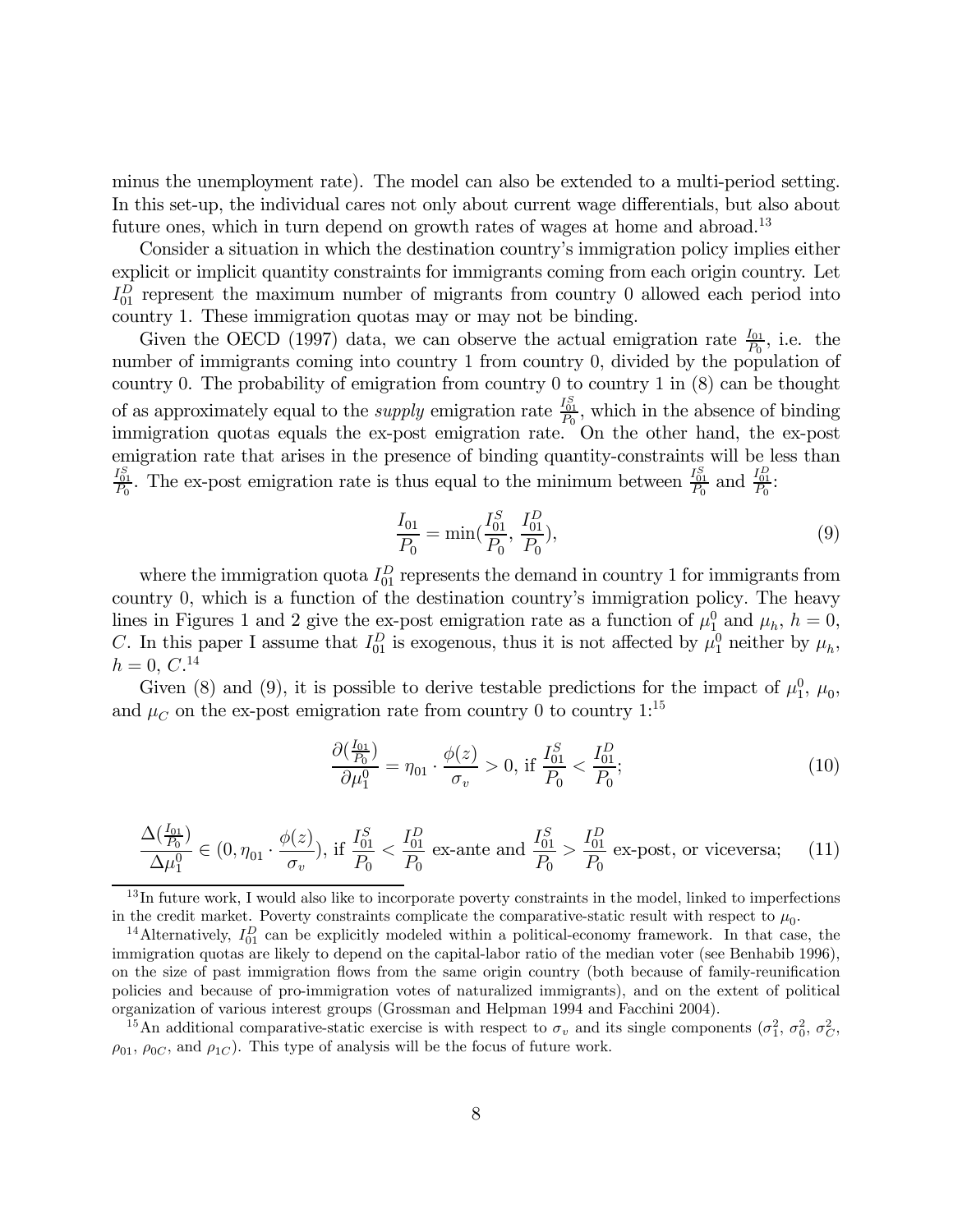Figure 1: The ex-post emigration rate as a function of income opportunities in the destination and origin country and of moving costs

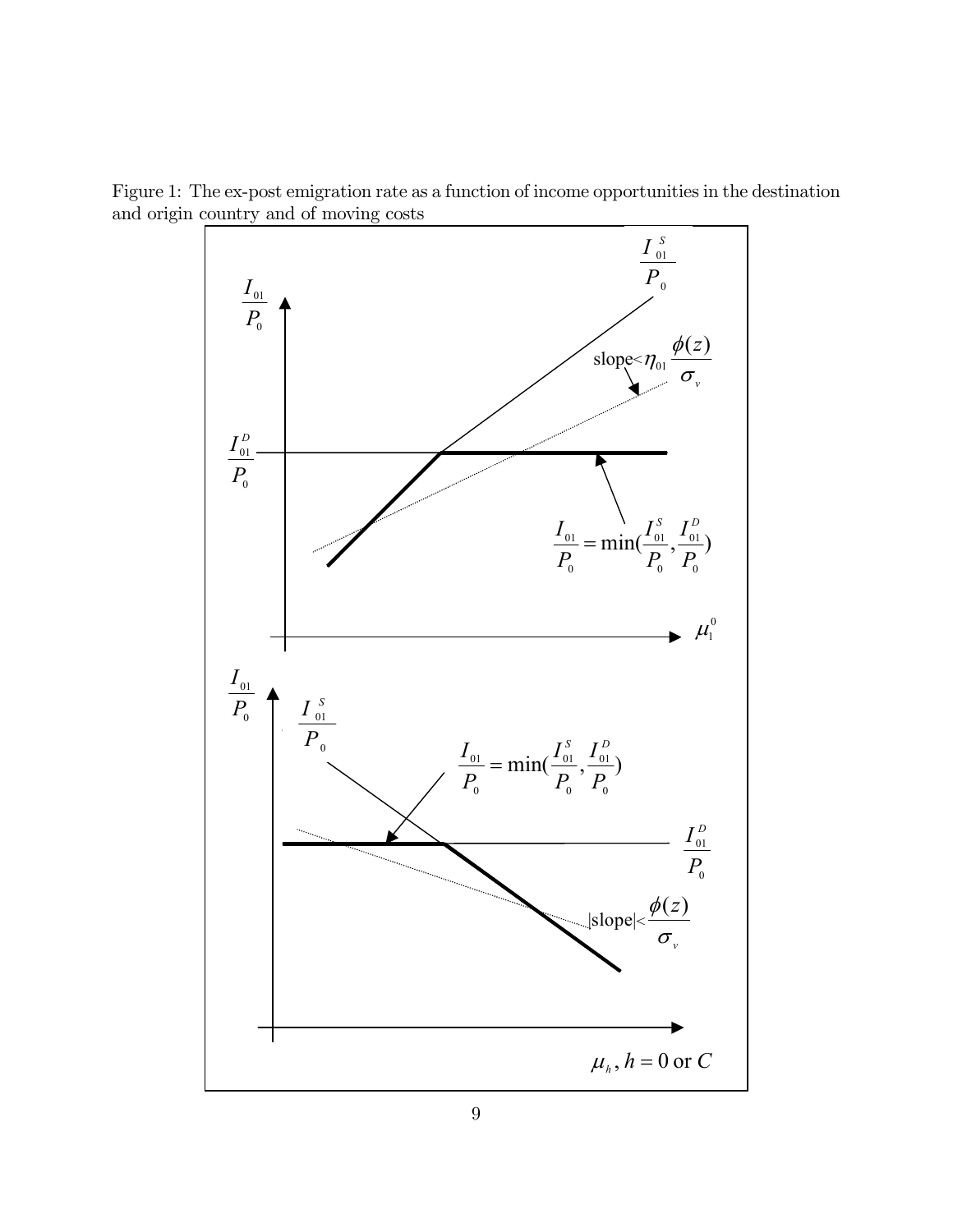$$
\frac{\partial(\frac{I_{01}}{P_0})}{\partial \mu_1^0} = 0, \text{ if } \frac{I_{01}^S}{P_0} \ge \frac{I_{01}^D}{P_0},\tag{12}
$$

where  $\phi(\cdot)$  is the density function of a standard normal. In analogous way:

$$
\frac{\partial(\frac{I_{01}}{P_0})}{\partial \mu_h} = -\frac{\phi(z)}{\sigma_v} < 0, \text{ if } \frac{I_{01}^S}{P_0} \le \frac{I_{01}^D}{P_0};\tag{13}
$$

$$
\frac{\Delta(\frac{I_{01}}{P_0})}{\Delta\mu_h} \in (-\frac{\phi(z)}{\sigma_v}, 0), \text{ if } \frac{I_{01}^S}{P_0} > \frac{I_{01}^D}{P_0} \text{ ex-ante and } \frac{I_{01}^S}{P_0} < \frac{I_{01}^D}{P_0} \text{ ex-post, or vice versa};\qquad(14)
$$

$$
\frac{\partial(\frac{I_{01}}{P_0})}{\partial \mu_h} = 0, \text{ if } \frac{I_{01}^S}{P_0} > \frac{I_{01}^D}{P_0},\tag{15}
$$

where  $h = 0, C$ . The comparative-static results in (10)-(12) show the effect of pull factors - that is, improvements in the income opportunities in the destination country - according to whether the immigration quotas are binding or not. Pull effects are positive and strongest when restrictions are not binding neither ex-ante nor ex-post  $(10)$ , they are positive but smaller in size when the quota is binding ex-post but not ex-ante (11) and, finally, they are equal to zero in a quantity-constrained world (12). A parallel interpretation explains the comparative-static results in (13)-(15), which describe push effects (changes of  $\mu_0$ ) and the impact of average migration costs (changes of  $\mu_C$ ), according to the immigration-policy regime.

We can assume that the probability  $\eta_{01}$  equals 1 when  $I_{01}^D \geq I_{01}^S$  and is smaller than 1 and an increasing function of  $I_{01}^D$  when  $I_{01}^D < I_{01}^{S}$ .<sup>16</sup> (If the quantity constraints are binding  $-I_{01}^D < I_{01}^S$  - the higher the immigration quota in country 1 for immigrants from country 0, the higher the probability that a migrant will be allowed into the country.<sup>17</sup>) Therefore, the restrictiveness of the destination country's immigration policy affects both the demand and the supply emigration rates but it has an effect on the ex-post emigration rate only through the demand channel.

<sup>&</sup>lt;sup>16</sup>Therefore  $\eta_{01} = 1$  in (10) and (11) and  $\eta_{01} < 1$  if  $I_{01}^S > I_{01}^D$ .

<sup>&</sup>lt;sup>17</sup>We can fully endogenize  $\eta_{01}$ , which is equal to min $\{1, \frac{I_{01}^D}{P_0 \cdot P}\}$  (the number of people, from country 0 to country 1, who are allowed in, divided by the number of those who try to get in). Fully endogen  $\eta_{01}$  makes  $\partial(\frac{I_{01}^S}{P_0})/\partial\mu_1^0$  smaller in the portion of the supply emigration-rate curve which is not observed:  $\frac{\partial (I_{01}^S/P_0)}{\partial \mu_1^0} = \frac{\phi(z) \eta_{10}}{\sigma_v} \frac{1}{(1+\frac{\mu_1^0 \eta_{10}}{P}\frac{\phi(z)}{\sigma_v})}$  $\langle \frac{\phi(z)\eta_{10}}{\sigma_v}.$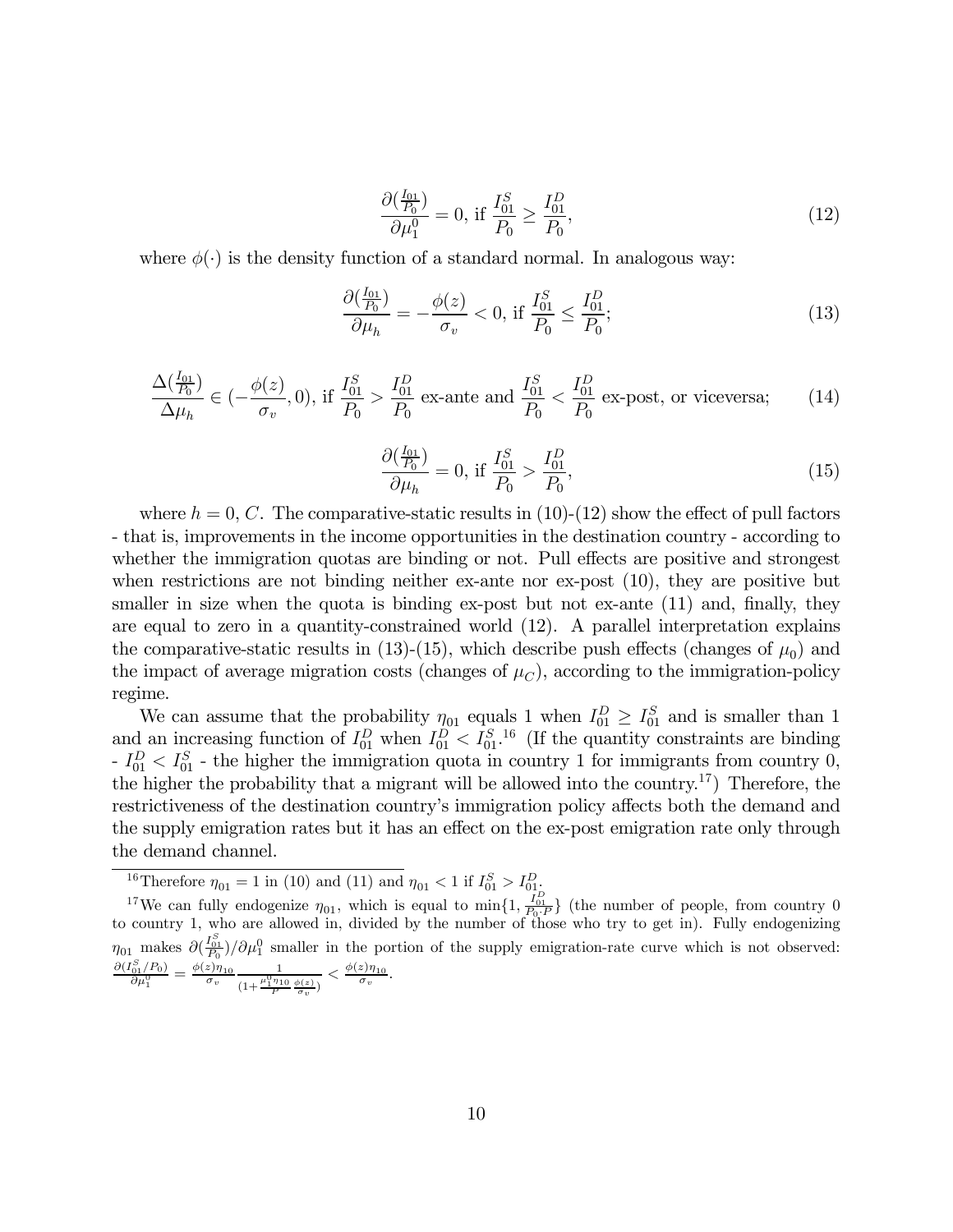#### 3 Data

In this paper, I combine an international panel on bilateral immigration flows with external macroeconomic and non-economic data on the origin and destination country of each flow. Data on immigration comes from the International Migration Statistics (IMS) data set for OECD countries (OECD (1997)), which contains information on immigrant flows by country of origin, based on the OECD's Continuous Reporting System on Migration (SOPEMI). Population registers and residence and work permits are the main sources of these statistics.<sup>18</sup> In particular, I use data on yearly immigrant inflows into fourteen OECD countries by country of origin, in the period 1980-1996 (see Appendix 2 for summary statistics).<sup>19</sup>

Appendix 2 shows that the IMS statistics on immigrant flows by country of origin don't cover 100% of the total flow into each destination. The percentage of the total average immigrant inflow, between 1980 and 1995, covered by the data by origin country goes from 69% (France) to 95% (Germany). Put differently, the data set has missing observations in correspondence of some country pairs (immigrant inflows from Italy to the United States, for example). These observations could be missing because they correspond to zero flows, or to small flows (and thus they are not recorded), or because of some other selection mechanism. In future work I would like to use either a Tobit model or a censored regression model or a selection model to deal with missing observations and test the robustness of my results.<sup>20</sup>

Data on macroeconomic variables comes from various sources: the 2001 World Development Indicators (World Bank (2001)), the Penn World Tables (versions 5.6 and 6.1), and the World Bank's Global Development Network Growth Database, Macro Time Series (Easterly and Sewadeh (2002)). Geographical, cultural, and historical information, such as on greatcircle distance, common language, and colonial ties, come from Glick and Rose's (2001) data set on gravity-model variables. Data sources of each variable used in the empirical model are documented in Appendix 1.

I use statistics on the average number of schooling years in the total population (over age 15) from Barro and Lee's (2000) data set. Since this panel only contains data at five-year intervals (in the period I consider, the years covered are 1980, 1985, 1990, 1995), I linearly extrapolate figures for the in-between years (by assigning one fifth of the five-year change in the variable to each year).

<sup>&</sup>lt;sup>18</sup>The IMS data set also includes statistics on the origin and labor market characteristics of immigrant stocks, based on survey and census data from Eurostat and national governments and on population registers.

<sup>&</sup>lt;sup>19</sup>Good statistics on immigration are hard to find, especially for developing countries. OECD and Eurostat figures (see footnote 1) concentrate on high and middle-income economies as receiving countries of immigrant flows. In 1998 the International Labor Organization (ILO) mailed a questionnaire survey to member states to obtain basic data on stocks and flows of migrant labor worldwide. Responses to this questionnaire form the basis of the International Labor Migration Database (ILO (1998)). At this stage this data set cannot be used, due to the low degree of harmonization of data from different countries.

 $^{20}$ Note that the IMS data does not include illegal immigration.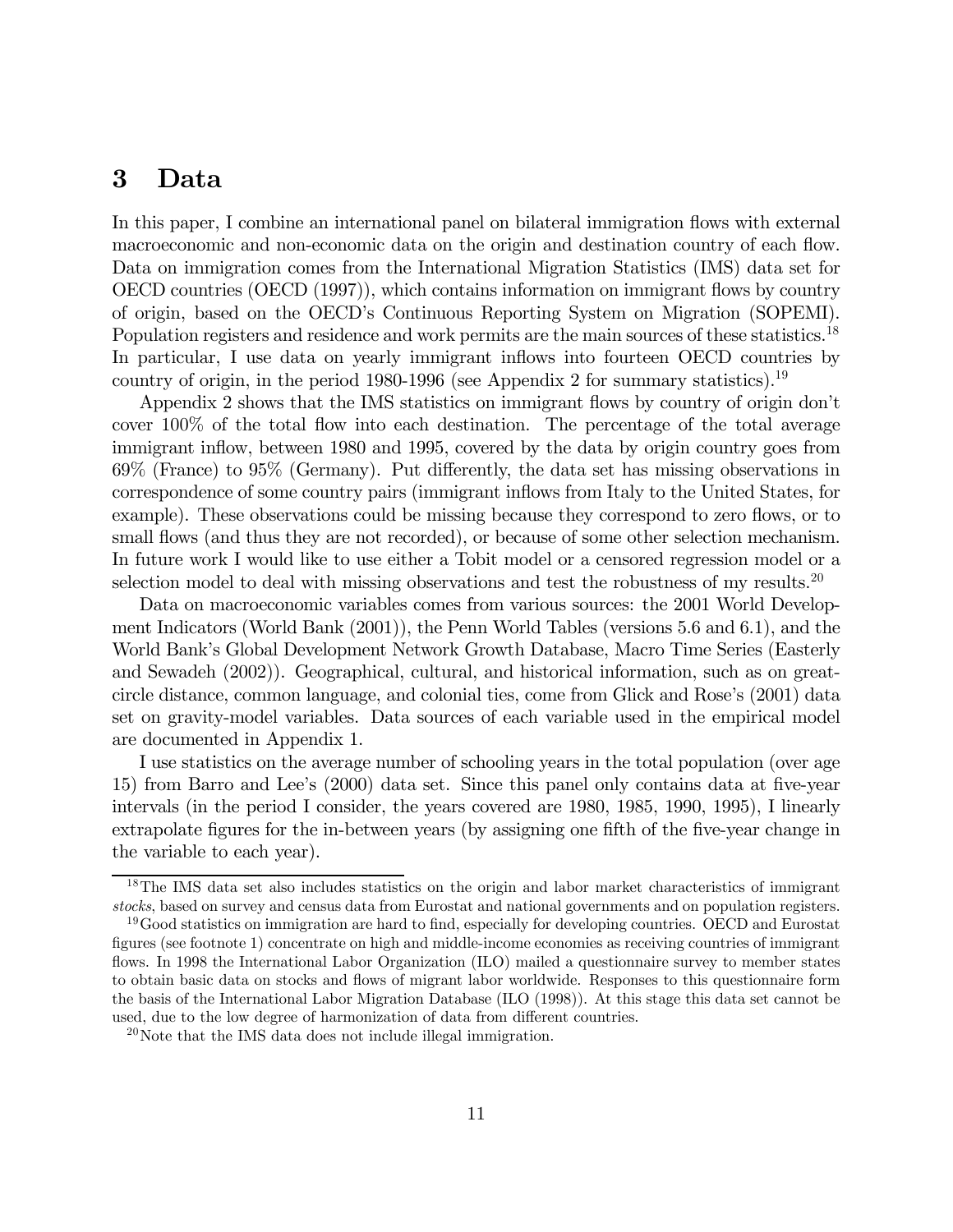#### 4 Empirical model and some econometric issues

The empirical specification suggested by the comparative-static analysis in  $(10)-(15)$  is characterized by the observed emigration rate as the dependent variable and, among the explanatory variables, the average wage earned by the representative individual from country 0 in, respectively, the origin and destination country. As approximations for the latter two variables, I use the (log) level of per worker GDP, PPP-adjusted (constant 1996 international dollars) in the two countries.<sup>21</sup> Another determinant of bilateral immigration flows implied by the model of Section 2 is the distance between the two locations. The further away the two countries are, the higher the monetary travel costs are likely to be for the initial move, as well as for visits back home. Remote destinations may also discourage migration because they require longer travel time and thus higher foregone earnings. Another explanation as to why distance may negatively affect migration is that it is more costly to acquire information ex-ante about far-away countries (Greenwood (1997) and (Lucas (2000)). Linguistic and cultural similarity are also likely to reduce the magnitude of migration costs, for example by improving the transferability of individual skill from one place to the other. Past colonial relationships should increase emigration rates, to the extent that they translate into similar institutions and stronger political ties between the two countries, thus decreasing the level of migration costs.

In a cross-country analysis, such as in this paper, unobserved country-specific effects may result in biased estimates. For example, I may estimate a positive coefficient on the destination country's wage. It is not clear whether this means that immigrants are more likely to go to a country the higher its wage or, alternatively, that a country with higher wages has other features that attract immigrants. Along the same lines, a negative coefficient on income at home leaves open the question of whether immigrants leave countries with lower wages or, alternatively, whether countries with lower wages have certain characteristics that push immigrants to leave. To (partly) get around this problem, I exploit the panel structure of the data set and I introduce dummy variables for both destination and origin countries. This allows me to control for unobserved country-specific effects which are additive and timeinvariant. My preferred specification (column (5), Table (1)) has countries' fixed effects and robust standard errors clustered by country pair, to address heteroscedasticity and allow for correlation over time of country-pair observations. Notice that (destination) country fixed effects allow me to control for features of destination countries' immigration policy which don't change over time and are common across origin countries.<sup>22</sup>

The empirical specification thus looks as follows:

 $\frac{flow_{ijt}}{P_{it}} = const. + \beta_0 pwgdp_{it-1} + \beta_1 pwgdp_{jt-1} + \beta_2 dist_{ij} + \beta_3 comlang_{ij} + \beta_4 colony_{ij} + I_i + I_j + \varepsilon_{ijt}$ 

 $^{21}$ Data on per worker GDP, PPP-adjusted (constant 1996 international dollars) comes from the Penn World Tables (version 6.1).

 $^{22}$ In future work, I would like to introduce indicator variables for *changes* in each destination country's immigration policy.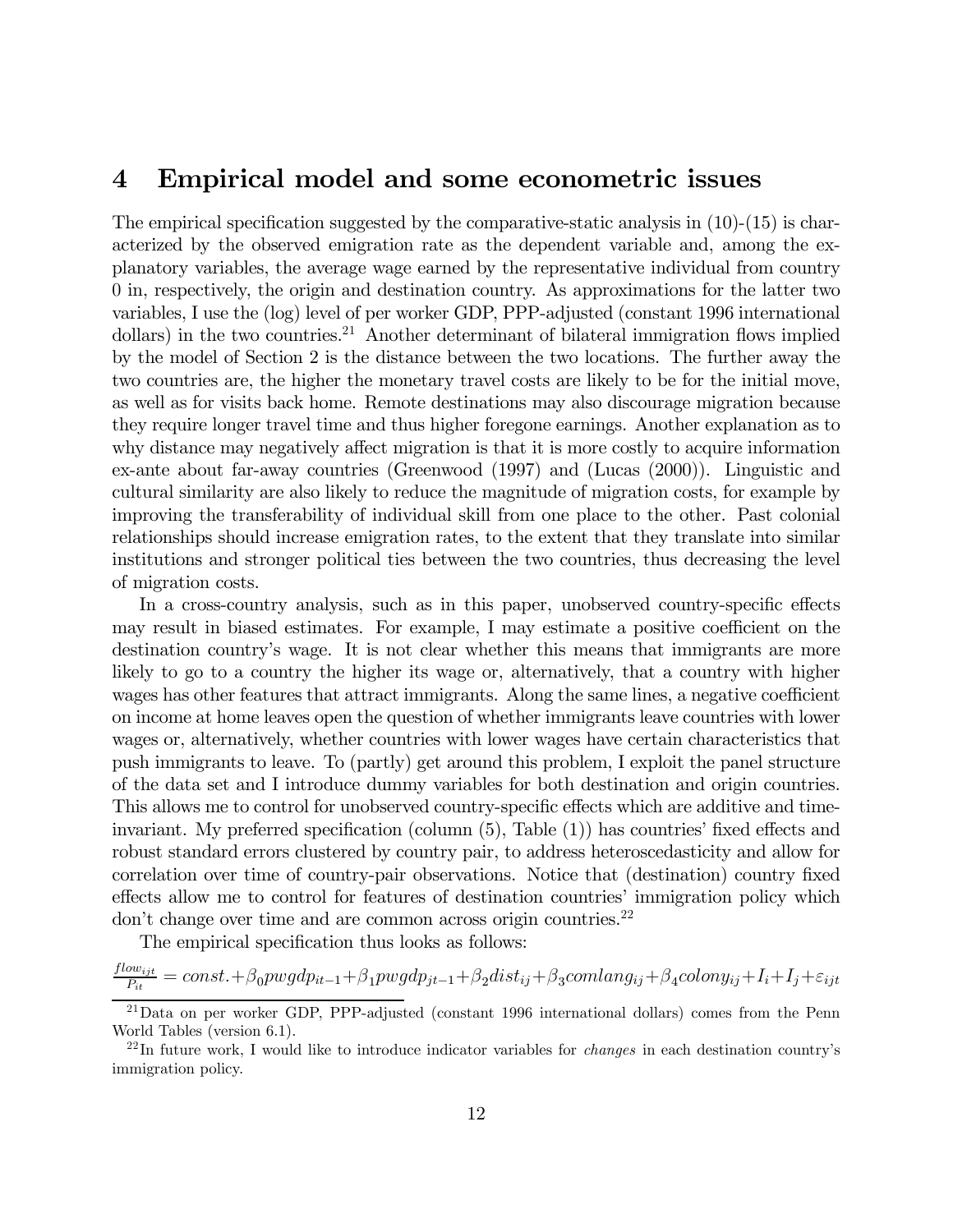where i is the origin country, j the destination country and t time.  $\frac{flow_{ijt}}{P_{it}}$  is the emigration rate from i to j at time t (flow<sub>ijt</sub> is the inflow into country j from country i at time t,  $P_{it}$ is the population of the origin country at time t). *pwgdp* is the (log) per worker GDP, PPP-adjusted (constant 1996 international dollars) and dist measures the (log) great-circle distance between the two countries. *comlang* and *colony* are two dummy variables equal to one, respectively, if a common language is spoken in both locations, and for pairs of countries which were, at some point in the past, in a colonial relationship.  $I_i$  and  $I_j$  are vectors of dummy variables for, respectively, the origin and the destination countries. According to the theory, I expect that  $\beta_0 < 0$ ,  $\beta_1 > 0$ ,  $\beta_2 < 0$ ,  $\beta_3 > 0$ , and  $\beta_4 > 0$ .<sup>23</sup> Note that, as a first approximation, this empirical specification only focuses on average effects across immigration-policy regimes. In other words, it does not differentiate according to whether immigration restrictions are binding or not.<sup>24</sup>

Granted that per worker GDP proxies for the income opportunity of the migrant worker in each location (see below for a discussion of this point), an empirical complication is the possibility of reverse causality and, more in general, of endogeneity in the time-series dimension of the analysis. The theoretical model in Section 2 predicts that, ceteris paribus, higher (lower) income opportunities in the destination (origin) country increase emigration rates. However, a positive  $\beta_1$  (negative  $\beta_0$ ) may just reflect causation in the opposite direction, i.e. the impact of immigrant flows on wages (or levels of per worker GDP) in the host and source country. After all, this channel is the focus of analysis in most labour-economics papers (see Friedberg and Hunt 1995 for a survey of this literature). More broadly, other time-variant third factors may drive contemporaneous wages and immigrant flows.

As for reverse causality, notice that the bias introduced by it is likely to work against me, in the sense that it is expected to bias the estimates toward zero. The reason is that immigrant inflows are likely to decrease wages in the destination country and outflows are likely to increase wages in the origin country. While the opposite signs are a theoretical possibility (for example, in the economic-geography literature, because of economies of scale), the empirical evidence in the labor-economics literature is that immigrant inflows have a negative impact on the destination country's wages (Borjas 2003) and that immigrant outflows have a positive impact on the origin country's wages (see Mishra 2003).

<sup>&</sup>lt;sup>23</sup>The empirical model can be extended by introducing additional cultural, historical, and geographical variables that are likely to have an impact on the cost  $C$  of migration (for example, measures of similarity between the two countries in terms of religious affiliation, or a common-border dummy variable).

<sup>&</sup>lt;sup>24</sup>Some preliminary evidence that immigration policy affects emigration rates in the manner predicted by the model is as follows. Family-reunification policies are a very important component of the immigration policies of many destination countries in the sample. Thus, I can assume that immigration quotas are an increasing function of the immigrant inflow in the previous period, from the same origin country. The higher this flow, the less binding quotas are supposed to be (through family reunification), the more likely it is that we are in a region where the wage in the destination country has a positive (rather than zero) effect on the emigration rate. When I interact the lagged flow with the destination country's per worker GDP, I find a positive and significant coefficient.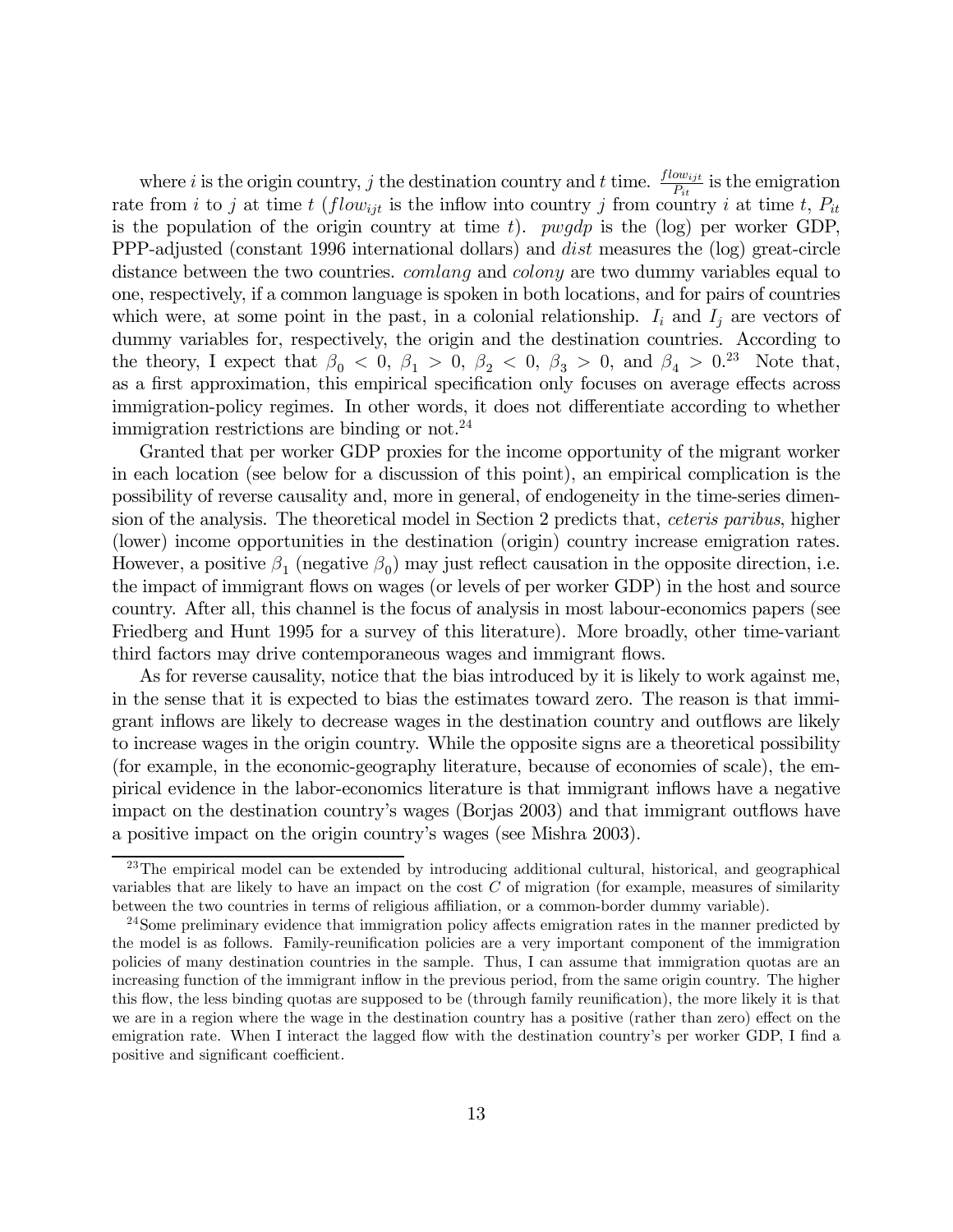I address reverse-causality and endogeneity issues in two ways. First of all, in the basic specification, I relate *current* emigration rates to *lagged* values of (log) per worker GDP, at home and abroad. Indeed, while it is hard to claim that average wages at home and abroad are strictly exogenous, it is plausible to assume that they are predetermined, in the sense that immigrant inflows - and third factors in the error term - only affect contemporaneous and future wages.25

I next use instrumental-variables estimation with countries' terms of trade as an instrument for PPP-adjusted income levels in the destination and origin country. Papers in the literature where shocks to terms of trade are used as instruments for growth rates of income are, for example, Pritchett and Summers (1996) and Easterly, Kremer, Pritchett and Summers (1993). Notice that the validity of this instrument depends on the assumption that countries are small open economies.

As pointed out above, to capture the effect of income opportunities at home and abroad, I use data on GDP per worker (PPP-adjusted) in the origin and destination country. In other words, I do not measure average wages in the two locations directly. An important issue is, therefore, whether per worker GDP is indeed proxying for the average wage. I next test the robustness of my results in this respect.

Since measures of GDP include payments to both labour and capital, I can better isolate the wage component by adjusting for differences in the level of per-worker capital ownership in each country.26 Notice that, after isolating the wage component, a higher average wage in the destination country  $(\mu_i)$  does not necessarily mean better income opportunities for the representative individual of country  $i(\mu_j^i)$ . As pointed out in Section 2,  $\mu_j^i = \alpha_j + \theta_j \cdot \overline{s}_i$  while  $\mu_j = \alpha_j + \theta_j \cdot \overline{s}_j$ . I can use information on the average wage in the destination country  $(\mu_j)$ , together with data on the average skill level in the origin and destination countries  $(\bar{s}_i$  and  $\overline{s}_j$ , to measure (the effect of) the average wage in country j of a representative individual of country *i* (in terms of skill):  $\mu_j^i = \mu_j - \theta_j(\overline{s}_j - \overline{s}_i)$ . In other words, controlling for the average skill level in the origin and destination countries, the comparative statics with respect to  $\mu_j^i$ and  $\mu_i$  are equivalent to each other (Hatton and Williamson 2003).

Past migration flows to the destination country, from the same origin country, affect the current emigration rate through both the supply and the demand channel. On the supply side, lagged emigration rates or, alternatively, the size of the immigrant stock from the same source country, proxy for network effects, which are likely to reduce the cost  $C$  of migration. On the demand side, past migration flows influence the emigration rate in two ways: through family-reunification immigration policies and through political-economy factors (see, for example, Goldin (1994), where the votes of naturalized immigrants affect immigration policy outcomes).

<sup>&</sup>lt;sup>25</sup>Strict exogeneity of an explanatory variable implies  $E[X_{it}\varepsilon_{is}]=0$ , for  $\forall s, t$ , while predeterminacy implies  $E[X_{it}\varepsilon_{is}]=0$ , for  $\forall s > t$ .

 $^{26}$ International differentials in rates of return to capital also matter but, as a first approximation, I will assume that capital is internationally mobile.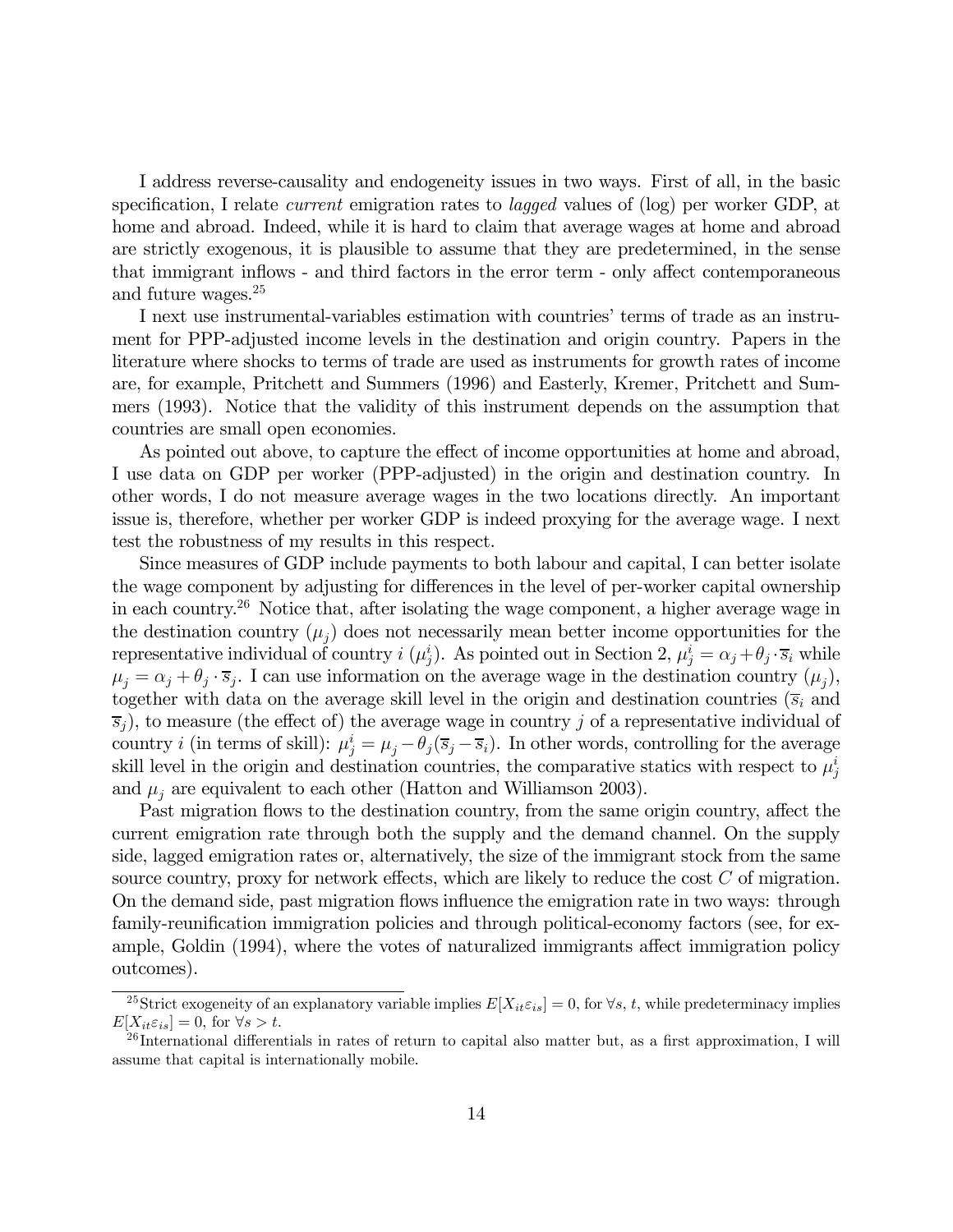The introduction of the lagged emigration rate among the explanatory variables makes the model a dynamic one. A complication in the empirical analysis of a dynamic equation is the *incidental parameter problem*.<sup>27</sup> In a dynamic equation, the fixed effects (or within) estimator of the coefficient of the lagged dependent variable is consistent as  $T \to \infty$ , for given N, but it is not consistent for given T, as  $N \to \infty$ . The intuition behind this result is that, in the latter case, the number of parameters to be estimated tends to infinity, while the information used to estimate each parameter does not increase. An econometric technique used to deal with this problem is Arellano and Bond's GMM estimator. I use this estimation technique to test the robustness of my estimates, once I introduce the lagged emigration rate(s) among the explanatory variables.

#### 5 Empirical results

Table 1, at the end of the paper, presents the results from estimation of the model exploiting both the cross-country and time-series variation. After specifying the model with a unique intercept (regression (1)), I introduce the two sets of country dummy variables sequentially. I first control for the destination countries' unobserved fixed effects (column (2)), I next add to them origin countries' dummy variables (regression (3)). In column (4) I only exploit the variation over time within country pairs, by introducing dummy variables for each combination of origin and destination countries.<sup>28</sup> These country-pairs fixed effects allow me to control for time-invariant features of the destination country's immigration policy which are specific for each origin country. Finally, in the last regression of the table, I go back to the specification of column (3) and I cluster standard errors by country pair, to deal with heteroscedasticity and allow for correlation over time of observations corresponding to the same combination of source and host countries.

The estimates of Table 1 show a systematic pattern, broadly consistent with the theoretical predictions of the model. The emigration rate is positively related to the destination country's (log) per worker GDP and negatively associated with the origin country's (log) per worker GDP, as predicted in Section 2. According to the estimates in regression (5), a ten percent increase in the level of GDP per worker in the destination country increases emigration by 0.1 per thousand individuals of the origin country's population (the mean of the dependent variable is, in that regression, 0.586 emigrants per thousand). In other words, a 10% increase in the host country's GDP implies a 19% increase in the emigration rate. The impact on the emigration rate of a change in the income opportunities at home is smaller in absolute value: a ten percent decrease in the level of GDP per worker of the origin

<sup>&</sup>lt;sup>27</sup>In a model estimated using a panel data set (T observations for each unit  $a = 1, ..., N$ ), the parameters specific for each unit a are called "incidental" parameters. These parameters are usually estimated introducing dummy variables, that is using a fixed-effect specification, as in my model.

<sup>&</sup>lt;sup>28</sup>Regression (4) does not include the regressors (log) distance, common language and colony since they are constant within country pairs and, therefore, they would be perfectly collinear with the dummy variables.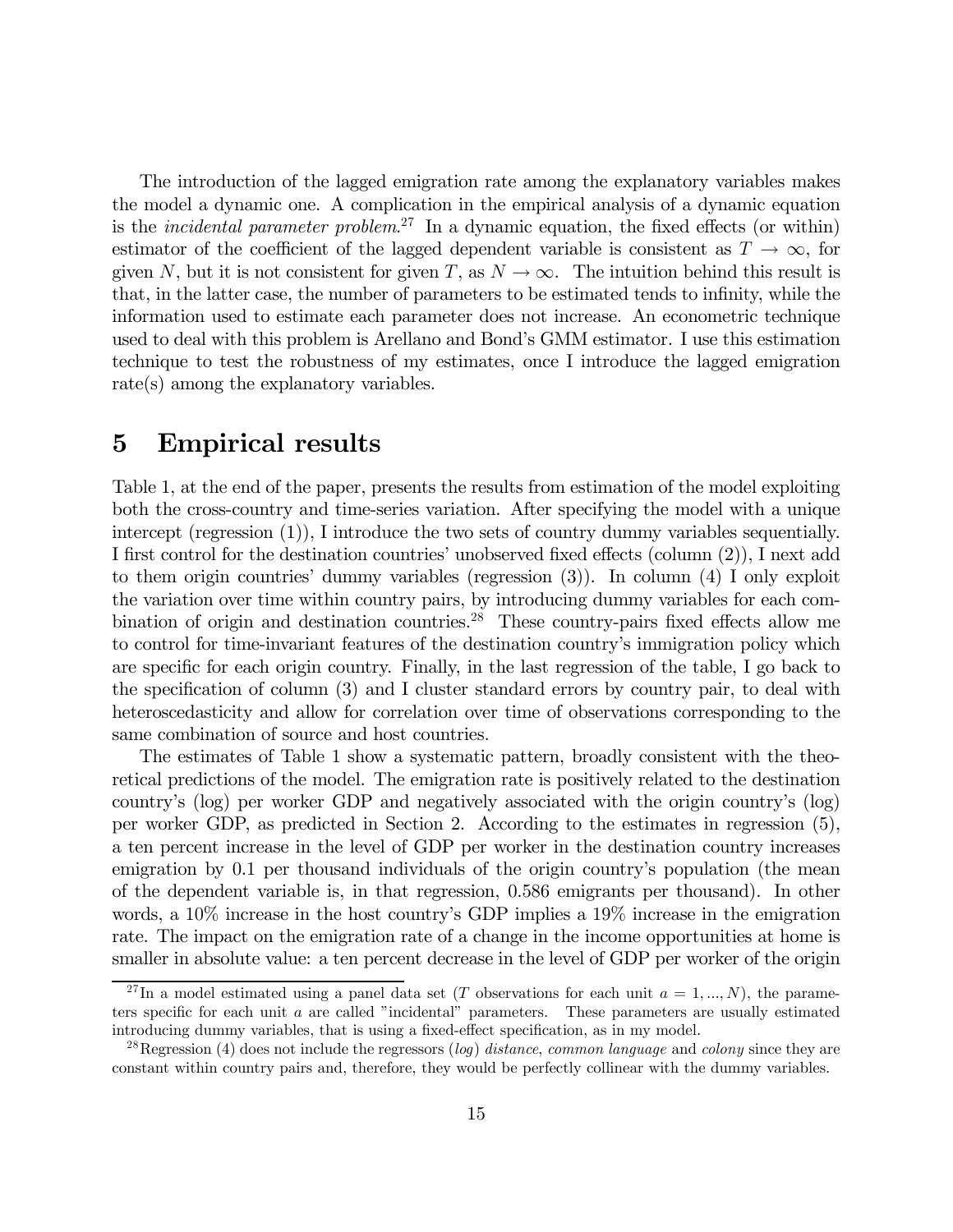country increases emigration by 0.02 per thousand individuals in the origin country. The interpretation of this result is that it is probably driven by the effect of poverty constraints in the origin country. A lower level of GDP per worker in the source country strengthens the incentive to migrate, but it also makes it more likely that a bigger portion of the population will be unable to move, if fixed costs are required to migrate and there are credit-market imperfections. Notice that the size of both coefficients is especially affected by the introduction of host country's fixed effects which capture, among other factors, the impact of time-invariant features of the immigration policy at destination.

According to the estimate in column (5), doubling the great-circle distance between the source and host country decreases the number of emigrants by 0.4 per thousand individuals in the origin country (significant at the  $1\%$  level). The impact of a common language, though of the right sign, decreases in size and loses significance once I control for origin countries' fixed effects. Surprisingly, past colonial relationships appear to negatively affect migration flows (the coefficient is less precisely estimated in the last regression).

In Table 2 I estimate the coefficients exploiting only the cross-country variation. I divide the period between 1981 and 1995 into three segments and I focus on each at a time. I relate average emigration rates in each subperiod to the average income opportunities at home and abroad in the previous five-year interval. In Table 3 I perform a similar exercise by estimating the model year by year. Due to the low number of observations in each regression, in Table 2 and Table 3 I don't control for country-specific fixed effects, which explains the difference in the magnitude of the effects relative to regression (5), Table 1. The coefficients are still qualitatively consistent with the panel-data results, though less precisely estimated.

I next examine each destination country at a time, in Table 4. <sup>29</sup> This set of results is less clear than previous ones and requires further work.

In Table 5 I run three robustness checks of the panel-data results. In the first regression, I use (within-country deviations in) the terms of trade to instrument for (within-country deviations in) the level of per worker GDP of both destination and origin country. Terms of trade affect countries' purchasing power vis a vis goods produced by the rest of the world, thus they affect the average real income in each location (in the first stage, the impact of the terms of trade on per worker GDP is positive and significant at the 1% level, for both destination and origin country). In addition, given the assumption of small open economies, terms of trade are unlikely to affect emigration rates directly or to be correlated with other country-level characteristics that have an impact on migration patterns (exclusion restriction).

In columns (2) and (3), I investigate whether per worker GDP in the two locations is a good measure of the average income opportunity of the representative individual from country 0. I first control for the average schooling level in both countries in column (2). Pull effects are still estimated to be positive and significant (at the 1% level), while the impact

<sup>&</sup>lt;sup>29</sup>These regressions control for origin countries' fixed effects and have standard errors clustered by country of origin.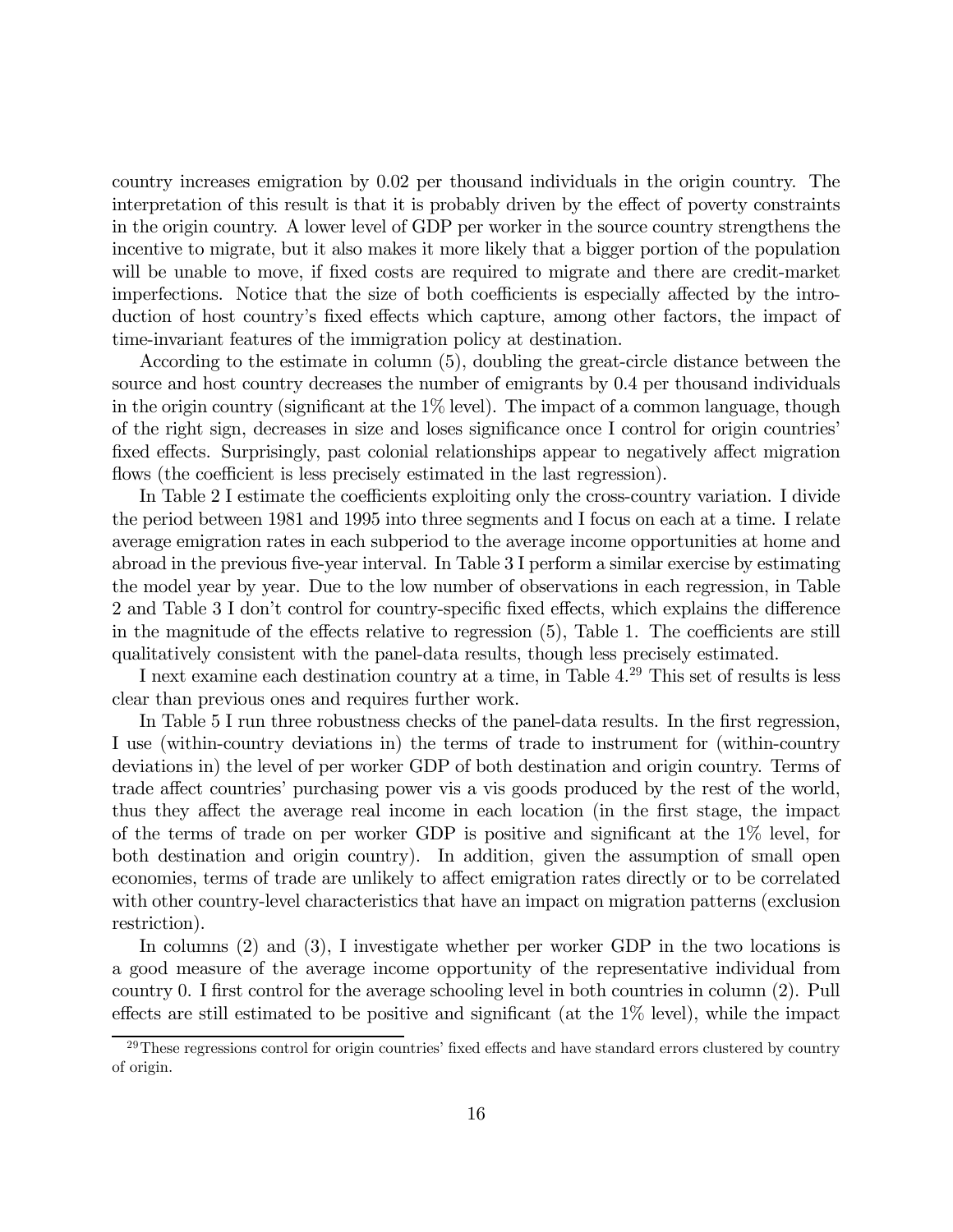of push effects is greatly reduced. In line with the theoretical predictions, the average skill level in the population of the destination (origin) country has a negative (positive) impact on the emigration rate.

In Table 6 I investigate network effects by introducing the lagged emigration rate(s) among the explanatory variables. The estimates change considerably, according to the set of country dummy variables I control for. As already pointed out, fixed-effects estimation of a dynamic model with a short panel (small  $T$ ) may produce biased estimates. I thus use Arellano and Bond's estimator in regression (3) and find results consistent with the theoretical predictions of the model.30

## 6 Conclusions

In this paper, I investigate economic and non-economic determinants of international migration flows. This analysis both delivers estimates consistent with the predictions of an economic model and generates empirical puzzles.

In particular, I find that pull factors, that is improvements in the income opportunities in the destination country, significantly increase the size of emigration rates. This result, which appears to be very robust to changes in the specification of the empirical model, is surprising, given restrictive immigration policies of the destination countries considered. The sign of the impact of push factors - declining levels of per worker GDP in the origin country is consistent with the theoretical predictions of the model, but the size of the effect is smaller than for pull factors and becomes at times insignificant. Among the variables affecting the costs of migration, distance appears to be one of the most important ones. Its effect is negative, significant and quite steady across specifications.

By taking advantage of both the time-series and cross-country variation in an annual panel data set, this paper makes progress in explaining the economic and non-economic determinants of international migration flows.

#### References

Adams, R. H. J. (1993). The economic and demographic determinants of international migration in rural Egypt. Journal of Development Studies, 30(1):146—167.

Angrist, J. D. and Kugler, A. D. (2001). Protective or counter-productive? European labor

<sup>&</sup>lt;sup>30</sup>In the last model, I include the emigration rate lagged by one and by two years. The reason is that, only by introducing both lags, I don't reject the null of zero autocovariance in residuals of order 2 (which is one of the requirements of the Arellano and Bond estimator). In future work, I would like to proxy network effects with the immigrant stock from the same origin country (which is likely to pass the zero second-order autocovariance test).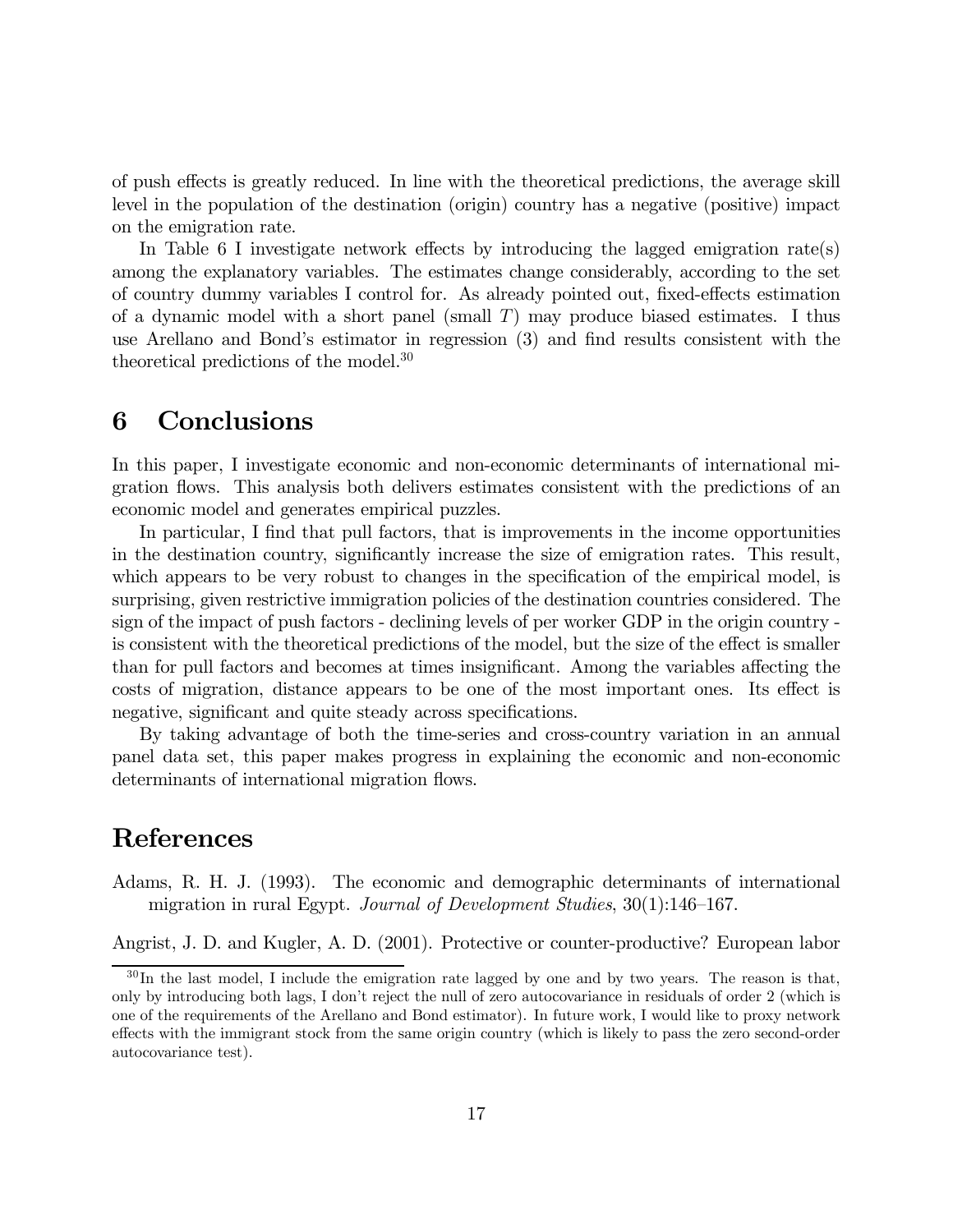market institutions and the effect of immigrants on EU natives. National Bureau of Economic Research Working Paper No. 8660.

- Barro, R. and Lee, J. (2000). International data on educational attainment. Data Set.
- Bauer, T. K., Lofstrom, M., and Zimmermann, K. F. (2000). Immigration policy, assimilation of immigrants and natives' sentiments towards immigrants: Evidence from 12 OECD countries. IZA Discussion Paper No. 187.
- Benhabib, J. (1996). On the political economy of immigration. European Economic Review, 40:1737—1743.
- Berry, R. A. and Soligo, R. (1969). Some welfare aspects of international migration. *Journal* of Political Economy, 77:778—794.
- Borjas, G. and Bratsberg, B. (1996). Who leaves? The outmigration of the foreign-born. Review of Economics and Statistics, 78(1):165—176.
- Borjas, G. J. (1987). Self selection and the earnings of immigrants. American Economic Review, 77:531—553.
- Borjas, G. J. (1994). The economics of immigration. *Journal of Economic Literature*, pages 1667—1717.
- Borjas, G. J. (1995). The economic benefits from immigration. *Journal of Economic Per*spectives, 9(2):3—22.
- Borjas, G. J. (1999a). The economic analysis of immigration. In Ashenfelter, O. and Card, D., editors, *Handbook of Labor Economics*, chapter 28, pages 1697–1760. North-Holland Elsevier Science, The Netherlands.
- Borjas, G. J. (1999b). Heaven's Door: Immigration Policy and the American Economy. Princeton University Press, Princeton, N.J.
- Borjas, G. J. (2003). The labor demand curve is downward sloping: Reexamining the impact of immigration on the labor market. Harvard University.
- Chiswick, B. R. and Hatton, T. J. (2002). International migration and the integration of labour markets. In Globalization in Historical Perspective. The University of Chicago Press, Chicago, IL. Forthcoming.
- Clark, X., Hatton, T. J., and Williamson, J. G. (2002). Where do U.S. immigrants come from, and why? National Bureau of Economic Research Working Paper No. 8998.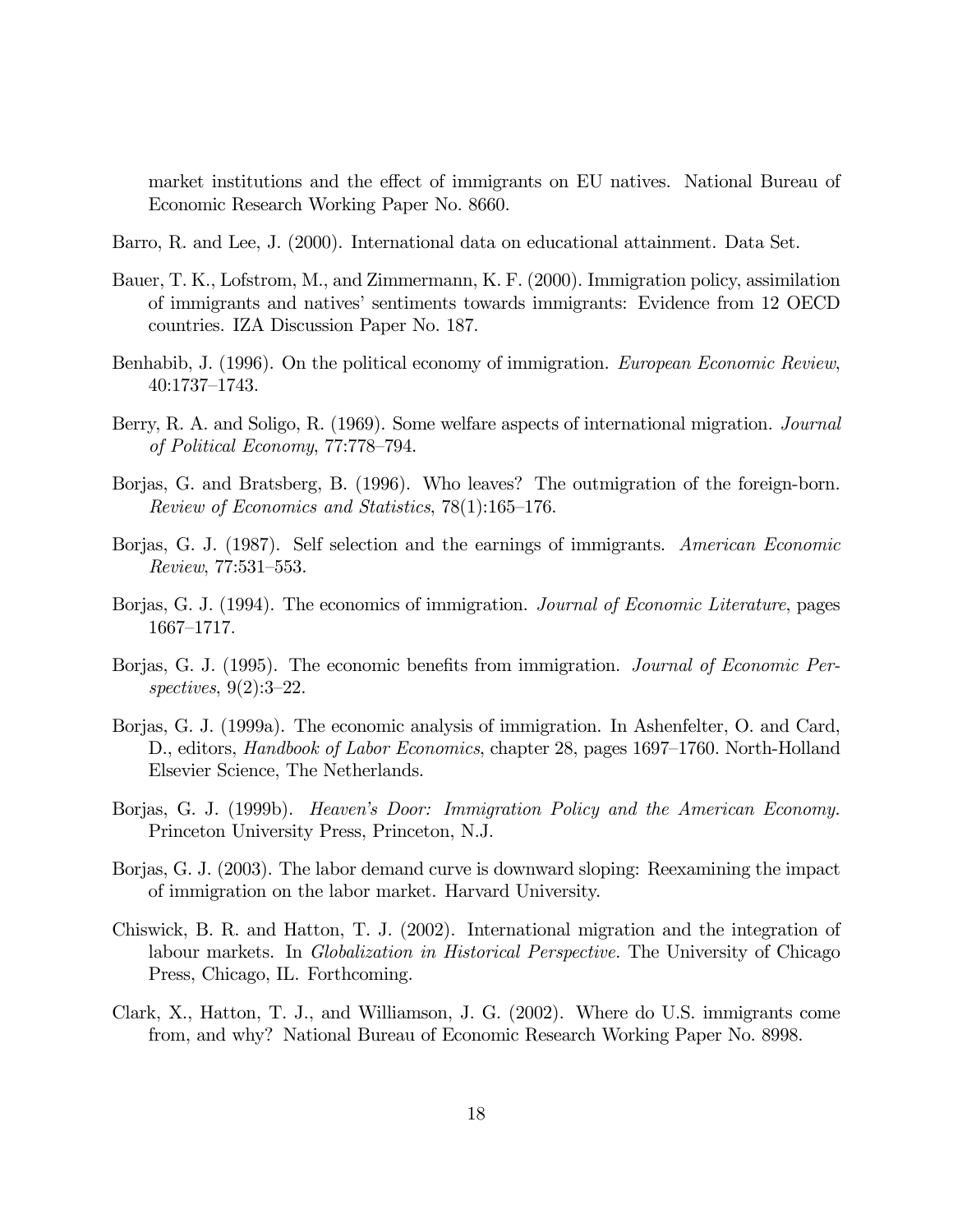- Coppel, J., Dumont, J.-C., and Visco, I. (2001). Trends in immigration and economic consequences. OECD Economics Department Working Papers No. 284.
- Davies, J. B. and Wooton, I. (1992). Income inequality and international migration. The Economic Journal, 102(413):789—802.
- Davis, D. R. and Weinstein, D. E. (2002). Technological superiority and the losses from migration. National Bureau of Economic Research Working Paper No. 8971.
- Easterly, W., Kremer, M., Pritchett, L., and Summers, L. H. (1993). Good policy or good luck? Country growth performance and temporary shocks. Journal of Monetary Economics, 32:459—483.
- Easterly, W. and Sewadeh, M. (2002). Global development network growth database, Macro time series. World Bank. Data Set.
- Faini, R. (2001). Development, trade, and migration.
- Faini, R. (2002). Discussion of "International migration and the integration of labor markets" by B. Chiswick and T. Hatton. In Globalization in Historical Perspective. The University of Chicago Press, Chicago, IL. Forthcoming.
- Faini, R. and Venturini, A. (1994). Trade, aid and migrations. Some basic policy issues. European Economic Review, 37:435—442.
- Frankel, J. A. and Romer, D. (1999). Does trade cause growth? The American Economic Review, 89:379—399.
- Freeman, G. (1992). Migration policy and politics in the receiving states. *International* Migration Review, 26(4):1144—1167.
- Freeman, G. (1995). Modes of immigration politics in liberal democratic states. International Migration Review, 29(4):881—902.
- Friedberg, R. and Hunt, J. (1995). The impact of immigrants on host country wages, employment, and growth. Journal of Economic Perspectives, 9(2):23—44.
- Glick, R. and Rose, A. K. (2001). Does a currency union affect trade? The time series evidence.
- Goldin, C. (1994). The political economy of immigration restriction in the United States, 1890 to 1921. In Goldin, C. and Libecap, G., editors, The Regulated Economy: A Historical Approach to Political Economy, pages 223—257. University of Chicago Press, Chicago, IL.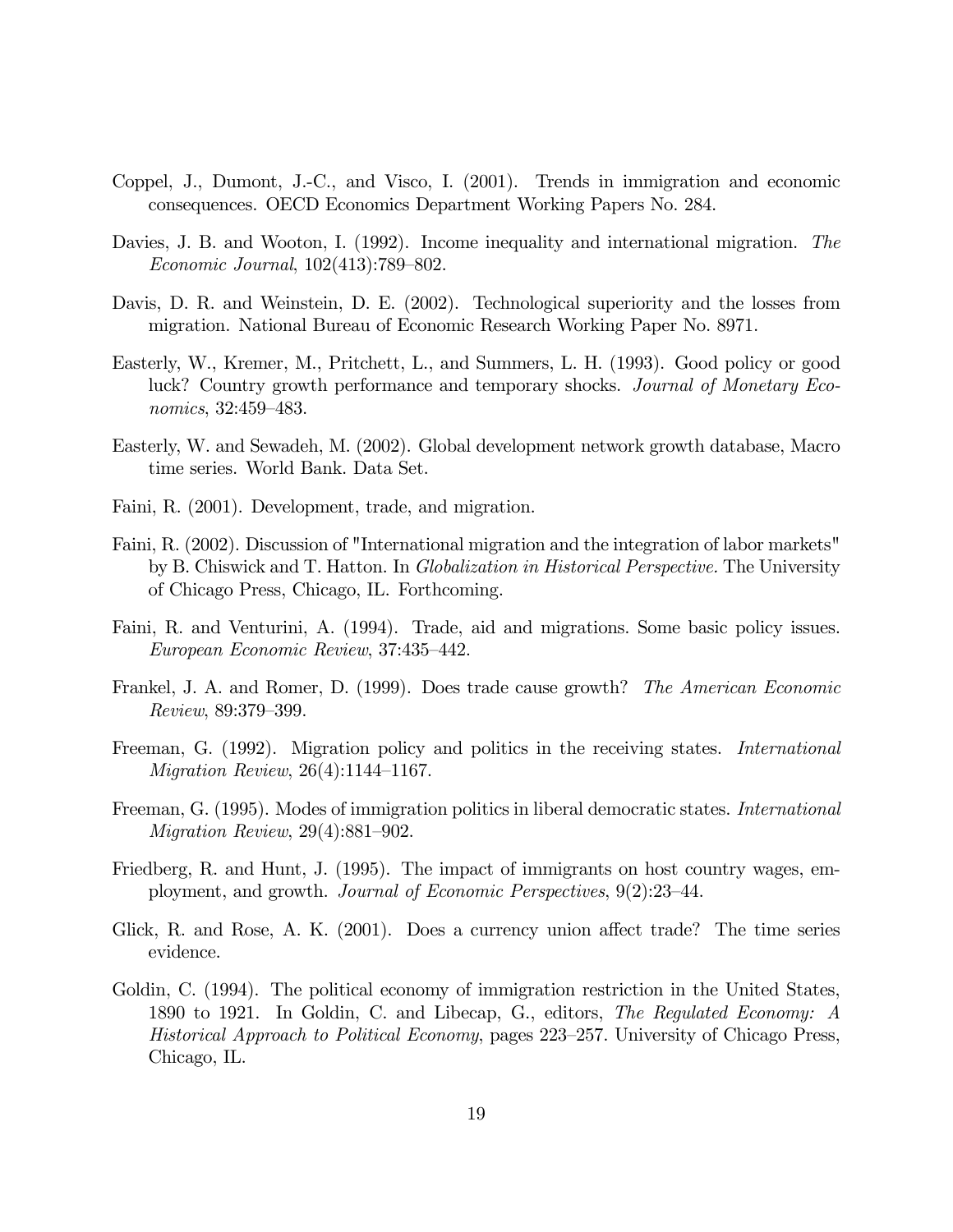- Gould, D. M. (1994). Immigrant links to the home country: Empirical implications for U.S. bilateral trade flows. The Review of Economics and Statistics, 76:302—316.
- Greenwood, M. J. (1997). Internal migration in developed countries. In Rosenzweig, M. and Stark, O., editors, Handbook of Population and Family Economics, Vol. 1B. North-Holland, Amsterdam.
- Hatton, T. J. and Williamson, J. G. (2001). Demographic and economic pressure on emigration out of Africa. National Bureau of Economic Research Working Paper No. 8124.
- Helliwell, J. F. (1997). National borders, trade and migration. National Bureau of Economic Research Working Paper No. 6027.
- Helliwell, J. F. (1998). How Much Do National Borders Matter?, chapter 5, pages 79—91. Brookings Institution Press.
- Heston, A., Nuxoll, D. A., Summers, R., and Aten, B. (1995). Penn World Table version 5.6a. Data Set.
- Heston, A., Summers, R., and Aten, B. (2002). Penn World Table version 6.1. Center for International Comparisons at the University of Pennsylvania (CICUP). Data Set.
- Hoddinott, J. (1994). A model of migration and remittances applied to Western Kenya. Oxford Economic Papers, 46:459—476.
- ILO (1998). International labour migration database. International Labor Organization.
- Jenks, R. (1992). Immigration and Nationality Policies of Leading Migration Nations. Center for Immigration Studies, Washington, DC.
- Joppke, L. (1998). Why liberal states accept unwanted immigration. *World Politics*, 50:266– 293.
- Karemera, D., Oguledo, V. I., and Davis, B. (2000). A gravity model analysis of international migration to North America. Applied Economics, 32(13):1745—1755.
- Lucas, R. E. (2000). The effects of proximity and transportation on developing country population migrations. Boston University.
- Mayda, A. M. (2003). Who is against immigration? A cross-country investigation of individual attitudes toward immigrants. Harvard University, dissertation chapter.
- Money, J. (1997). No vacancy: The political geography of immigration control in advanced industrial countries. International Organization, 51:685—720.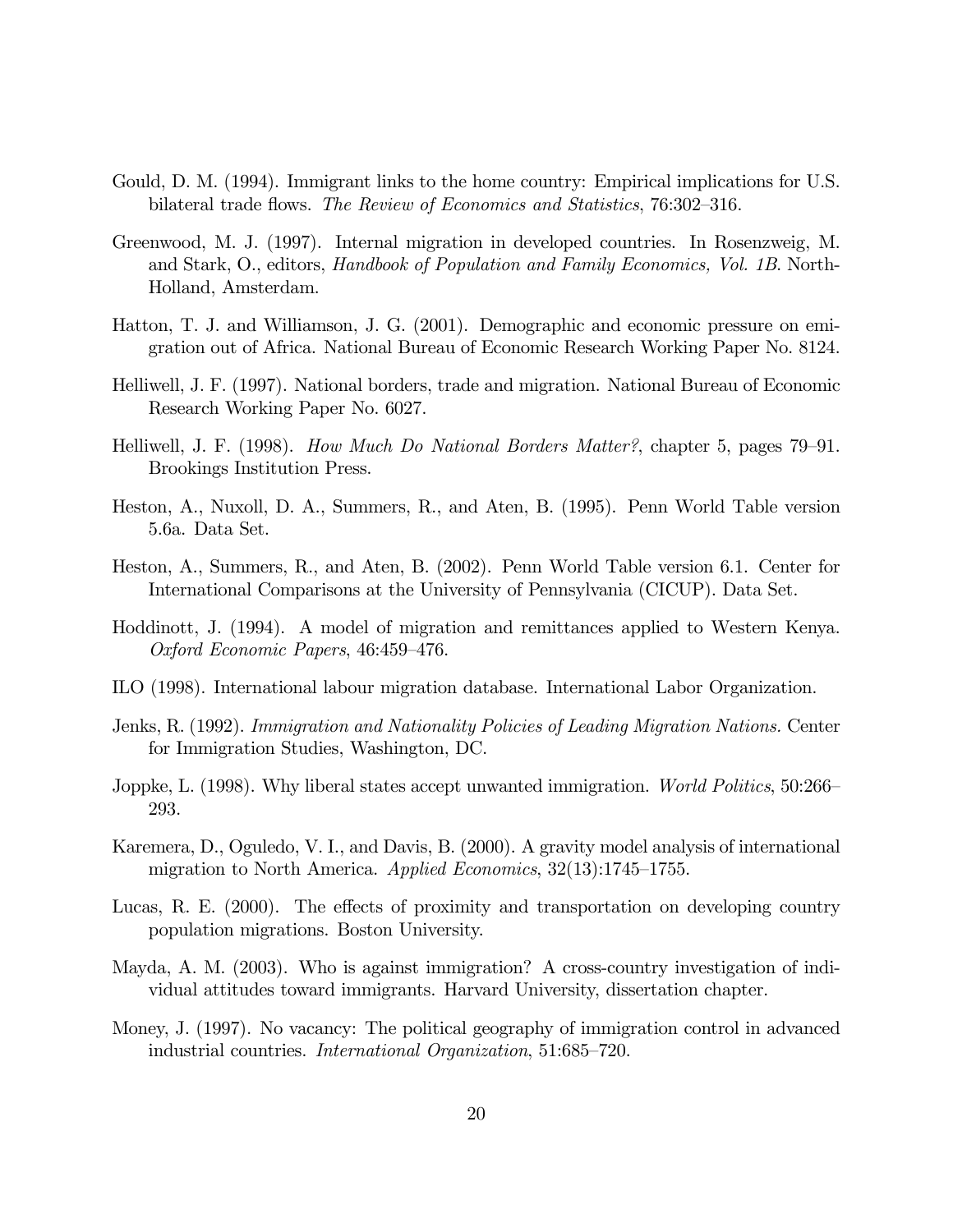- OECD (1997). International migration statistics for OECD countries. Data set.
- OECD (2001). The employment of foreigners: Outlook and issues in OECD countries. In OECD Employment Outlook, chapter 5. OECD, Paris.
- Pritchett, L. and Summers, L. H. (1996). Wealthier is healthier. The Journal of Human Resources, 31(4):841—868.
- Ravenstein, E. (1885). The laws of migration. Proceedings of the Royal Statistical Society, XLVII(2):167—235.
- Rodrik, D. (1995). Political economy of trade policy. In Grossman, G. and Rogoff, K., editors, Handbook of International Economics, Vol.3, chapter 28, pages 1457—1494. North-Holland Elsevier Science, The Netherlands.
- SOPEMI (1997). Trends in International Migration. Annual Report 1996. OECD, Paris.
- SOPEMI (1999). Trends in International Migration. OECD, Paris.
- SOPEMI (2000). Trends in International Migration. OECD, Paris.
- Trefler, D. (1997). Immigrants and natives in general equilibrium trade models. National Bureau of Economic Research Working Paper No. 6209.
- Yang, D. (2003). Financing constraints, economic shocks, and international labor migration: Understanding the departure and return of philippine overseas workers. Harvard University, dissertation chapter.
- Yang, P. Q. (1995). *Post-1965 Immigration to the United States*. Praeger, Westport, Connecticut.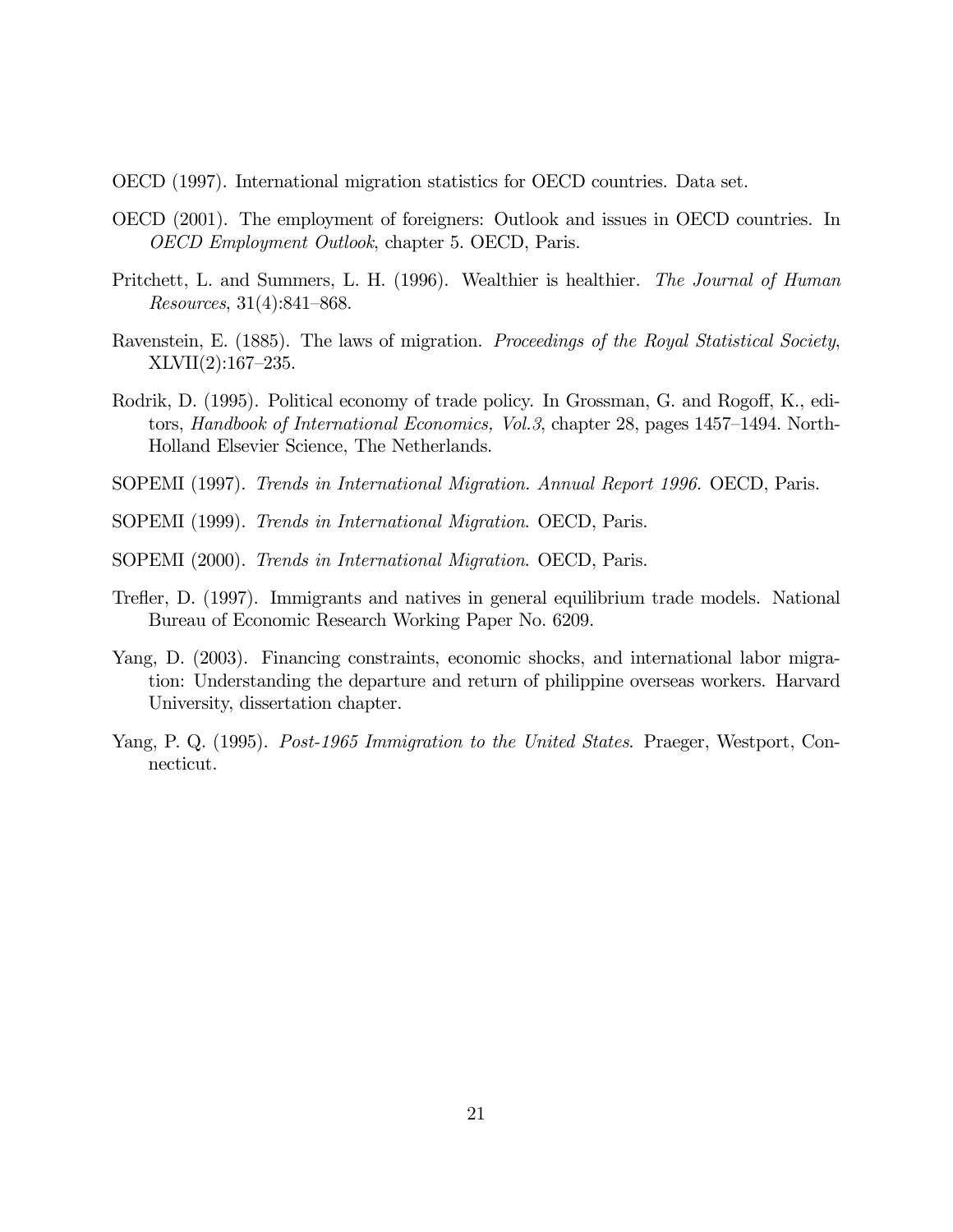| <b>Equation</b>                  |                             | $\overline{2}$                                     | $\mathbf{3}$                             | $\overline{\mathbf{4}}$ | 5                                                        |
|----------------------------------|-----------------------------|----------------------------------------------------|------------------------------------------|-------------------------|----------------------------------------------------------|
|                                  | no country fixed<br>effects | destination countries<br>dummy variables<br>(d.v.) | destination and<br>origin countries d.v. | country pair d.v.       | (3) plus clustered<br>standard errors by<br>country pair |
| Dependent variable               |                             |                                                    | <b>Emigration rate</b>                   |                         |                                                          |
| log per worker gdp (destination) | 0.00240                     | 0.00100                                            | 0.00110                                  | 0.00086                 | 0.00110                                                  |
|                                  | $0.00021**$                 | $0.00040*$                                         | $0.00028**$                              | $0.00017**$             | $0.00032**$                                              |
| log per worker gdp (origin)      | $-0.00021$                  | $-0.00010$                                         | $-0.00015$                               | $-0.00012$              | $-0.00015$                                               |
|                                  | $0.00004**$                 | $0.00004*$                                         | $0.00009+$                               | $0.00006*$              | 0.00012                                                  |
| log distance                     | $-0.00017$                  | $-0.00036$                                         | $-0.00035$                               |                         | $-0.00035$                                               |
|                                  | $0.00004**$                 | $0.00004**$                                        | $0.00004**$                              |                         | $0.00010**$                                              |
| common language                  | 0.00068                     | 0.00073                                            | 0.00012                                  |                         | 0.00012                                                  |
|                                  | $0.00008**$                 | $0.00008**$                                        | 0.00010                                  |                         | 0.00016                                                  |
| colony                           | $-0.00042$                  | $-0.00032$                                         | $-0.00026$                               |                         | $-0.00026$                                               |
|                                  | $0.00011**$                 | $0.00012**$                                        | $0.00011*$                               |                         | 0.00027                                                  |
| constant                         | $-0.02172$                  | $-0.00656$                                         | $-0.00681$                               | $-0.00816$              | $-0.00681$                                               |
|                                  | $0.00231**$                 | 0.00425                                            | $0.00306*$                               | $0.00170**$             | $0.00314*$                                               |
| number of observations           | 2079                        | 2079                                               | 2079                                     | 2291                    | 2079                                                     |
| <b>R</b> -squared                | 0.12                        | 0.22                                               | 0.66                                     | 0.85                    | 0.66                                                     |

OLS estimates, with standard errors presented under each estimated coefficient. + significant at 10%; \* significant at 5%; \*\* significant at 1%

*per worker gdp* is the level of per worker GDP, PPP-adjusted (constant 1996 international dollars), lagged by one year.

*distance* is the great-circle distance.

*common language* is a dummy variable equal to one if a common language is spoken in both destination and origin countries. *colony* is a dummy variable for pairs of countries ever in a colonial relationship.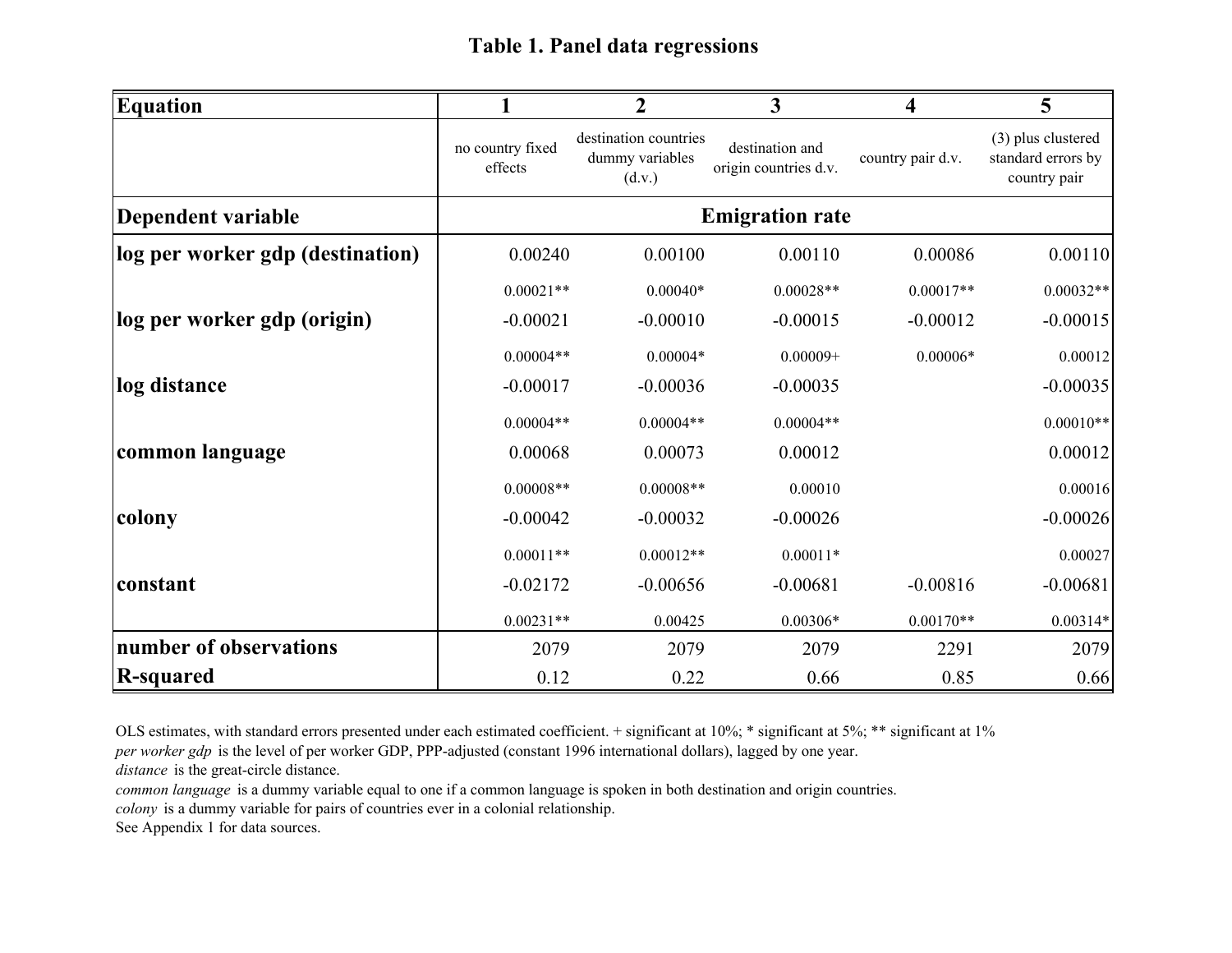**Table 2. Cross-country regressions**

| <b>Equation</b>                  |            | $\overline{2}$         | $\overline{\mathbf{3}}$ |
|----------------------------------|------------|------------------------|-------------------------|
|                                  | 1981-1985  | 1986-1990              | 1991-1995               |
| Dependent variable               |            | <b>Emigration rate</b> |                         |
| log per worker gdp (destination) | 0.00127    | 0.0026                 | 0.00302                 |
|                                  | $0.00065+$ | $0.00087**$            | $0.00075**$             |
| log per worker gdp (origin)      | $-0.00009$ | $-0.00016$             | $-0.00015$              |
|                                  | 0.00012    | 0.00015                | 0.00012                 |
| log distance                     | $-0.0001$  | $-0.0001$              | $-0.00012$              |
|                                  | 0.00012    | 0.00014                | 0.0001                  |
| common language                  | 0.0006     | 0.00069                | 0.0004                  |
|                                  | $0.00026*$ | $0.00030*$             | 0.00025                 |
| colony                           | $-0.00033$ | $-0.00033$             | $-0.00024$              |
|                                  | 0.00034    | 0.0004                 | 0.00033                 |
| constant                         | $-0.01146$ | $-0.02468$             | $-0.02929$              |
|                                  | 0.00715    | $0.00953*$             | $0.00826**$             |
| number of obs                    | 137        | 154                    | 172                     |
| <b>R-squared</b>                 | 0.1        | 0.12                   | 0.14                    |

OLS estimates. The standard errors are presented under each estimated coefficient.

+ significant at 10%; \* significant at 5%; \*\* significant at 1%

*per worker gdp* is the level of per worker GDP, PPP-adjusted (constant 1996 international dollars), averaged over the five years preceding the relevant period (1976-1980 for the regression in column (1), for example).

*distance* is the great-circle distance.

*common language* is a dummy variable equal to one if a common language is spoken in both destination and origin countries.

*colony* is a dummy variable for pairs of countries ever in a colonial relationship.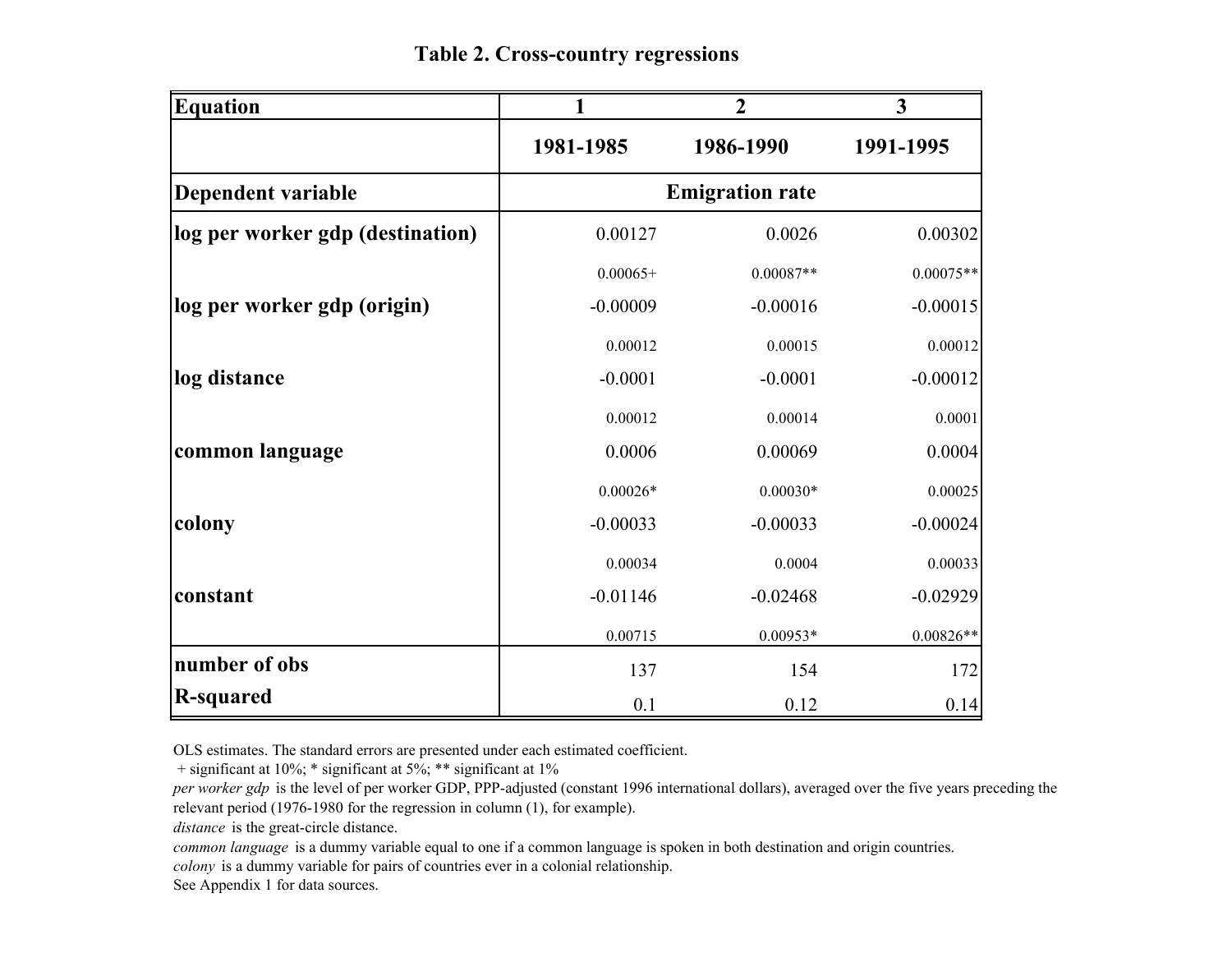**Table 3. Yearly regressions**

| <b>Equation</b>                  |            | $\overline{2}$ | 3           | 4                      | 5          | 6           | 7           | 8           |
|----------------------------------|------------|----------------|-------------|------------------------|------------|-------------|-------------|-------------|
|                                  | 1981       | 1982           | 1983        | 1984                   | 1985       | 1986        | 1987        | 1988        |
| Dependent variable               |            |                |             | <b>Emigration rate</b> |            |             |             |             |
| log per worker gdp (destination) | 0.00099    | 0.00209        | 0.00271     | 0.00171                | 0.00172    | 0.00187     | 0.00203     | 0.00216     |
|                                  | 0.00139    | $0.00103*$     | $0.00102**$ | $0.00075*$             | $0.00069*$ | $0.00083*$  | $0.00097*$  | $0.00088*$  |
| log per worker gdp (origin)      | $-0.0001$  | $-0.00008$     | $-0.00008$  | $-0.00016$             | $-0.00016$ | $-0.00021$  | $-0.00024$  | $-0.00019$  |
|                                  | 0.00032    | 0.00022        | 0.00017     | 0.00013                | 0.00012    | 0.00015     | 0.00017     | 0.00014     |
| log distance                     | $-0.00103$ | $-0.00047$     | $-0.00046$  | $-0.00011$             | $-0.00011$ | $-0.00014$  | $-0.00013$  | $-0.00012$  |
|                                  | $0.00042*$ | 0.00028        | $0.00022*$  | 0.00012                | 0.00011    | 0.00014     | 0.00015     | 0.00013     |
| common language                  | 0.00121    | 0.00091        | 0.00068     | 0.00055                | 0.00058    | 0.00075     | 0.00097     | 0.00086     |
|                                  | $0.00058*$ | $0.00046+$     | $0.00035+$  | $0.00025*$             | $0.00024*$ | $0.00029*$  | $0.00033**$ | $0.00029**$ |
| colony                           | $-0.00094$ | $-0.00039$     | $-0.00024$  | $-0.00025$             | $-0.00026$ | $-0.00041$  | $-0.00062$  | $-0.00057$  |
|                                  | 0.00118    | 0.00056        | 0.00044     | 0.00033                | 0.00033    | 0.00039     | 0.00044     | 0.00039     |
| constant                         | $-0.00051$ | $-0.01699$     | $-0.02355$  | $-0.01523$             | $-0.01542$ | $-0.01637$  | $-0.01786$  | $-0.01984$  |
|                                  | 0.01627    | 0.01137        | 0.01098*    | $0.00818+$             | $0.00763*$ | $0.00918 +$ | $0.01069+$  | $0.00967*$  |
| number of obs                    | 52         | 81             | 95          | 135                    | 136        | 136         | 137         | 139         |
| <b>R-squared</b>                 | 0.19       | 0.15           | 0.16        | 0.11                   | 0.12       | 0.13        | 0.14        | 0.15        |

OLS estimates. The standard errors are presented under each estimated coefficient. + significant at 10%; \* significant at 5%; \*\* significant at 1%

*per worker gdp* is the level of per worker GDP, PPP-adjusted (constant 1996 international dollars), lagged by one year.

*distance* is the great-circle distance.

*common language* is a dummy variable equal to one if a common language is spoken in both destination and origin countries.

*colony* is a dummy variable for pairs of countries ever in a colonial relationship.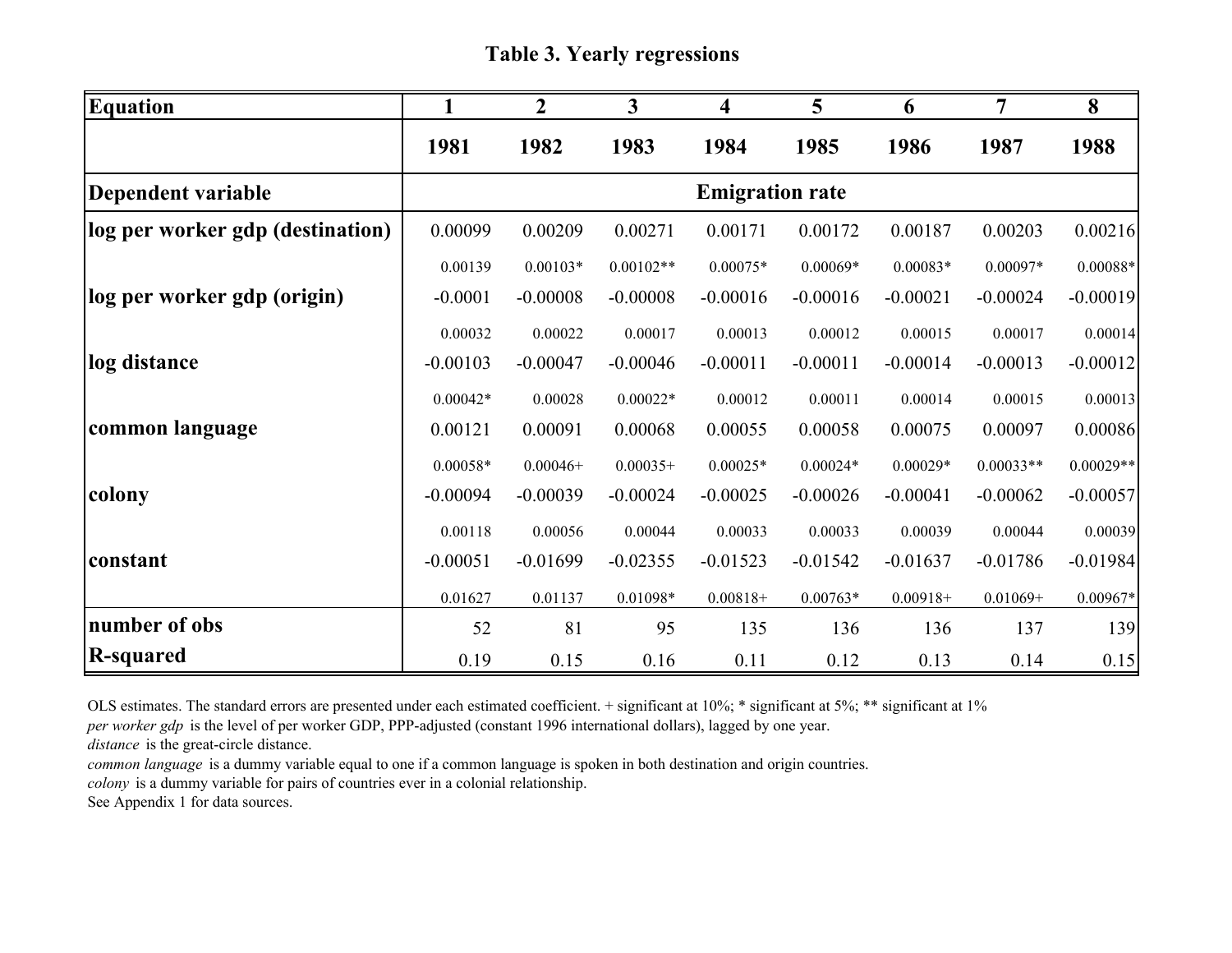| <b>Equation</b>                  | 1           | $\overline{2}$ | $\overline{\mathbf{3}}$ | $\overline{\mathbf{4}}$ | 5           | 6           | 7           |
|----------------------------------|-------------|----------------|-------------------------|-------------------------|-------------|-------------|-------------|
|                                  | 1989        | 1990           | 1991                    | 1992                    | 1993        | 1994        | 1995        |
| Dependent variable               |             |                |                         | <b>Emigration rate</b>  |             |             |             |
| log per worker gdp (destination) | 0.00382     | 0.00553        | 0.00544                 | 0.00331                 | 0.00357     | 0.00326     | 0.00249     |
|                                  | $0.00119**$ | $0.00126**$    | $0.00115**$             | $0.00093**$             | $0.00083**$ | $0.00077**$ | $0.00072**$ |
| log per worker gdp (origin)      | $-0.00018$  | $-0.00025$     | $-0.00036$              | $-0.00021$              | $-0.00015$  | $-0.00006$  | $-0.0001$   |
|                                  | 0.00019     | 0.00019        | $0.00018*$              | 0.00013                 | 0.00012     | 0.00011     | 0.0001      |
| log distance                     | $-0.00018$  | $-0.00021$     | $-0.00022$              | $-0.00015$              | $-0.00013$  | $-0.00011$  | $-0.00015$  |
|                                  | 0.00017     | 0.00018        | 0.00015                 | 0.00011                 | 0.0001      | 0.0001      | $0.00009+$  |
| common language                  | 0.00072     | 0.00035        | 0.00029                 | 0.00053                 | 0.00047     | 0.00042     | 0.00054     |
|                                  | $0.00038+$  | 0.0004         | 0.00037                 | $0.00028+$              | $0.00025+$  | $0.00023+$  | $0.00022*$  |
| colony                           | $-0.00051$  | $-0.00009$     | $-0.00015$              | $-0.00031$              | $-0.00021$  | $-0.00018$  | $-0.00042$  |
|                                  | 0.0005      | 0.00053        | 0.00049                 | 0.00037                 | 0.00033     | 0.00031     | 0.00029     |
| constant                         | $-0.03706$  | $-0.05429$     | $-0.05212$              | $-0.03159$              | $-0.03509$  | $-0.03288$  | $-0.02412$  |
|                                  | $0.01318**$ | $0.01392**$    | $0.01265**$             | $0.01022**$             | $0.00905**$ | $0.00840**$ | $0.00783**$ |
| number of obs                    | 139         | 152            | 159                     | 162                     | 162         | 168         | 153         |
| R-squared                        | 0.14        | 0.16           | 0.18                    | 0.14                    | 0.16        | 0.14        | 0.15        |

OLS estimates. The standard errors are presented under each estimated coefficient.

+ significant at 10%; \* significant at 5%; \*\* significant at 1%

*per worker gdp* is the level of per worker GDP, PPP-adjusted (constant 1996 international dollars), lagged by one year.

*distance* is the great-circle distance.

*common language* is a dummy variable equal to one if a common language is spoken in both destination and origin countries.

*colony* is a dummy variable for pairs of countries ever in a colonial relationship.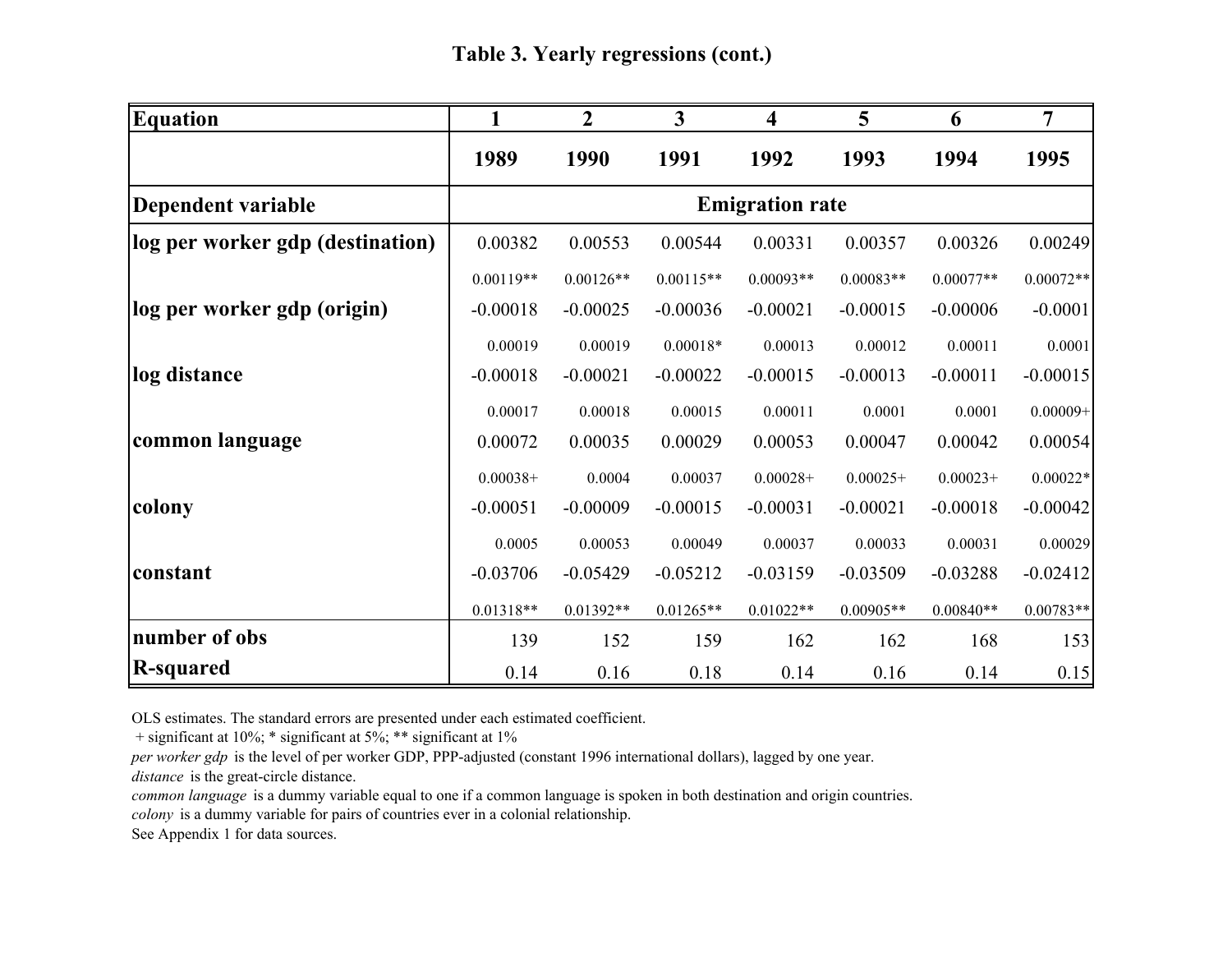**Table 4. Regressions by country of destination**

| <b>Equation</b>                  | $\mathbf{1}$ | $\boldsymbol{2}$   | $\mathbf{3}$  | 4                      | 5           | 6          | $\overline{7}$ |
|----------------------------------|--------------|--------------------|---------------|------------------------|-------------|------------|----------------|
| <b>Destination country</b>       | Australia    | <b>Belgium</b>     | Canada        | <b>Denmark</b>         | France      | Germany    | Japan          |
| Dependent variable               |              |                    |               | <b>Emigration rate</b> |             |            |                |
| log per worker gdp (destination) | 0.0018       | 0.00008            | 0.00176       | $-0.00167$             | 0.00055     | $-0.00297$ | 0.00035        |
|                                  | 0.00131      | 0.00009            | $0.00072*$    | 0.00198                | $0.00029+$  | 0.00385    | $0.00018+$     |
| log per worker gdp (origin)      | $-0.00048$   | 0.00014            | 0.00019       | $-0.00061$             | $-0.00049$  | $-0.00081$ | $-0.00017$     |
|                                  | 0.0005       | 0.00016            | 0.00032       | 0.00071                | 0.00028     | 0.00238    | 0.00012        |
| constant                         | $-0.01529$   | $-0.00203$         | $-0.02056$    | 0.02301                | $-0.00053$  | 0.04052    | $-0.0018$      |
|                                  | 0.01049      | $0.00090*$         | $0.01036+$    | 0.02659                | 0.00287     | 0.04469    | 0.00157        |
| number of obs                    | 202          | 117                | 256           | 71                     | 76          | 61         | 147            |
| <b>R-squared</b>                 | 0.77         | 0.88               | 0.76          | 0.94                   | 0.83        | 0.71       | 0.62           |
| <b>Equation</b>                  | 8            | 9                  | 10            | 11                     | 12          | 13         | 14             |
| <b>Destination country</b>       | Luxembourg   | <b>Netherlands</b> |               | <b>Sweden</b>          | Switzerland |            | <b>USA</b>     |
|                                  |              |                    | <b>Norway</b> |                        |             | <b>UK</b>  |                |
| <b>Dependent variable</b>        |              |                    |               | <b>Emigration rate</b> |             |            |                |
| log per worker gdp (destination) | $-0.00013$   | 0.00061            | 0.00013       | 0.00093                | 0.00062     | $-0.00004$ | 0.00271        |
|                                  | $0.00006+$   | $0.00021*$         | 0.00015       | 0.00068                | 0.00045     | 0.00012    | $0.00111*$     |
| log per worker gdp (origin)      | 0.00049      | $-0.00033$         | $-0.00019$    | $-0.00037$             | 0.00042     | $-0.0001$  | $-0.00035$     |
|                                  | $0.00021 +$  | $0.00012*$         | $0.00009 +$   | 0.00024                | 0.00038     | 0.00015    | $0.00017*$     |
| constant                         | $-0.00396$   | $-0.0032$          | 0.00063       | $-0.00712$             | $-0.01121$  | 0.00146    | $-0.02507$     |
|                                  | $0.00175+$   | $0.00120*$         | 0.00099       | 0.00574                | 0.00875     | 0.00177    | $0.01067*$     |
| number of obs                    | 81           | 94                 | 101           | 163                    | 125         | 401        | 396            |

OLS estimates with dummy variables for countries of origin and standard errors clustered by country of origin. The standard errors are presented

under each estimated coefficient. + significant at 10%; \* significant at 5%; \*\* significant at 1%

*per worker gdp* is the level of per worker GDP, PPP-adjusted (constant 1996 international dollars), lagged by one year.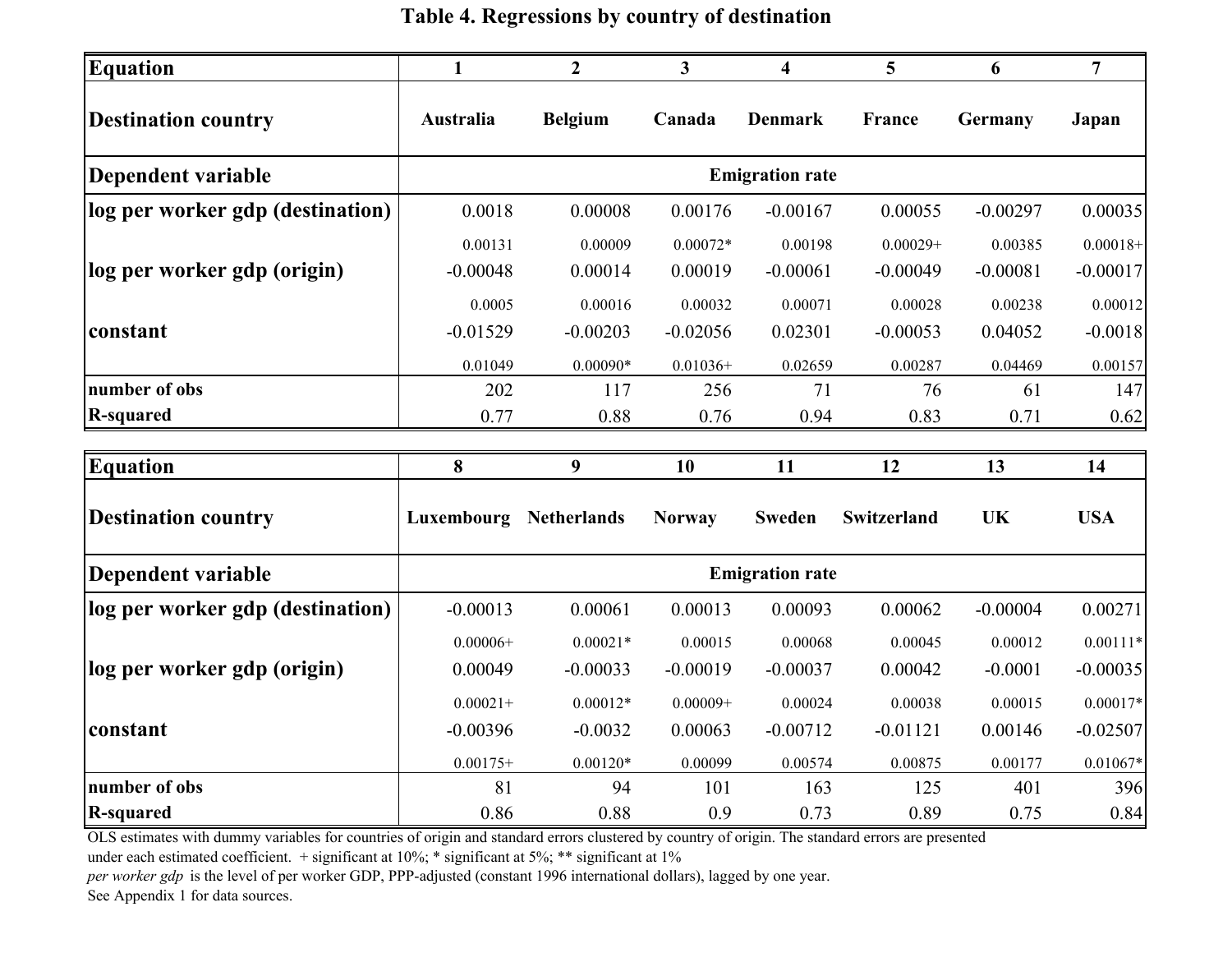| <b>Equation</b>                      |                                                    | $\boldsymbol{2}$          | $\overline{\mathbf{3}}$  |
|--------------------------------------|----------------------------------------------------|---------------------------|--------------------------|
| <b>Method</b>                        | <b>Instrumental Variables</b><br><b>Estimation</b> | <b>OLS</b>                | <b>OLS</b>               |
| Dependent variable                   |                                                    | <b>Emigration rate</b>    |                          |
| log per worker gdp (destination)     | 0.0016                                             | 0.00131                   | 0.00055                  |
| log per worker gdp (origin)          | $0.00076*$<br>$-0.00125$                           | $0.00042**$<br>$-0.00053$ | 0.0008<br>0.00029        |
| log distance                         | 0.00091<br>$-0.00034$                              | 0.00039<br>$-0.00035$     | 0.00067<br>$-0.00029$    |
| common language                      | $0.00010**$<br>0.00003                             | $0.00010**$<br>0.00007    | $0.00011*$<br>0.00017    |
| colony                               | 0.00014<br>$-0.00021$                              | 0.00015<br>$-0.00029$     | 0.00016<br>$-0.00044$    |
| log yrs schooling (destination)      | 0.00026                                            | 0.00028<br>$-0.00109$     | 0.00034<br>$-0.00035$    |
| log yrs schooling (origin)           |                                                    | $0.00063+$<br>0.00082     | 0.00049<br>0.00218       |
| log capital per worker (destination) |                                                    | $0.00044+$                | 0.00145<br>0.00033       |
| log capital per worker (origin)      |                                                    |                           | 0.00073<br>$-0.00114$    |
| constant                             | 0.00093                                            | $-0.00476$                | $0.00057*$<br>$-0.00242$ |
|                                      | 0.00824                                            | 0.0029                    | 0.00358                  |
| number of obs                        | 1902                                               | 1905                      | 1235                     |
| <b>R-squared</b>                     | 0.53                                               | 0.67                      | 0.58                     |

#### **Table 5. Panel data regressions: Robustness Checks**

Standard errors, clustered by country pairs, are presented under each estimated coefficient. + significant at 10%; \* significant at 5%; \*\* significant at 1% In regression (1), I use terms of trade (lagged by one year) as an instrument for per worker GDP (lagged by one year) in both destination and origin country. *per worker gdp* is the level of per worker GDP, PPP-adjusted (constant 1996 international dollars), lagged by one year.

*distance* is the great-circle distance. common language is a dummy variable equal to one if a common language is spoken in both destination and origin countries*. colony* is a dummy variable for pairs of countries ever in a colonial relationship.

*log yrs schooling* is the log of the average schooling years in the total population over age 15, lagged by one year.

*log capital per worker* is non-residential capital stock per worker (1985 intl. prices), lagged by one year.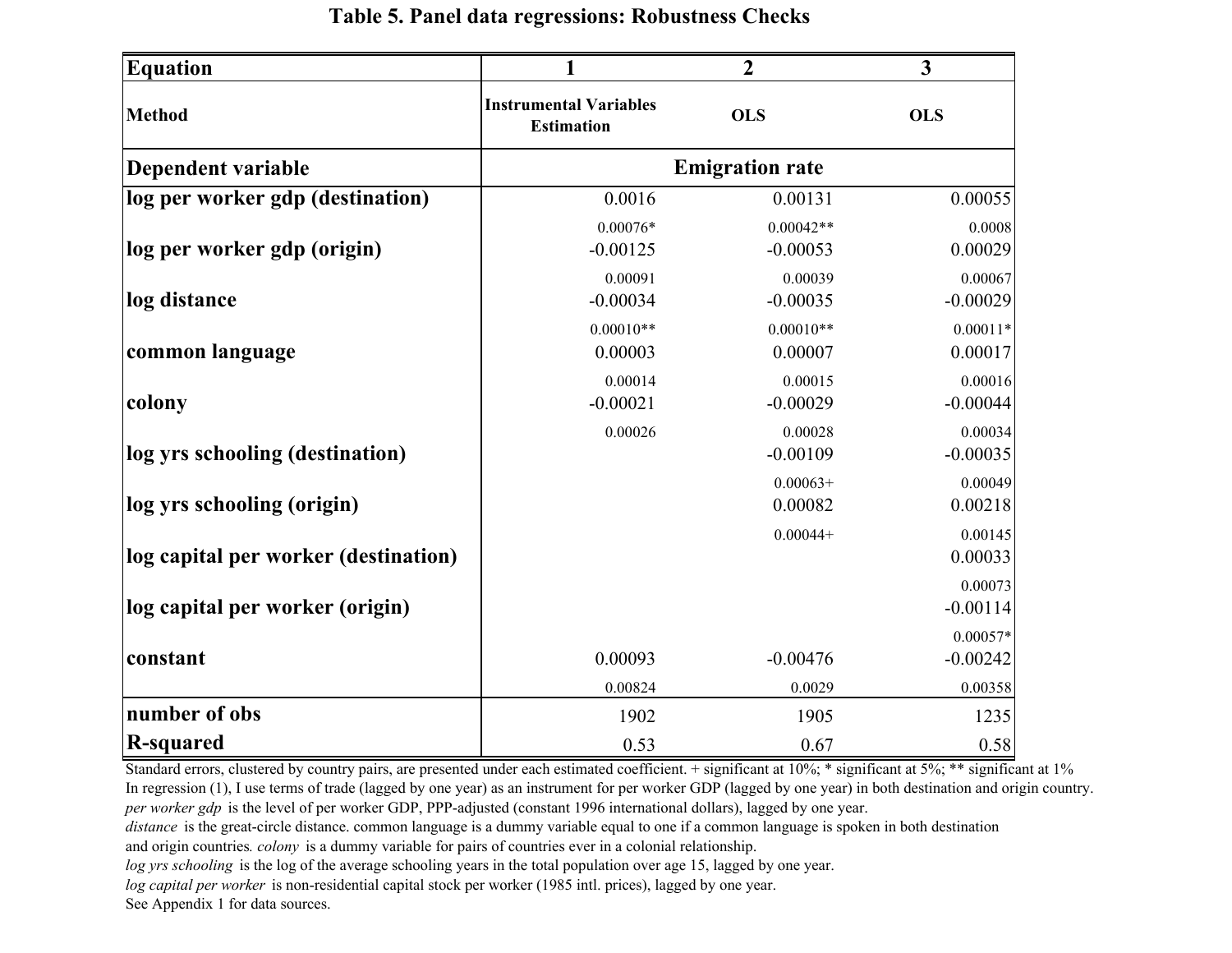| <b>Equation</b>              | 1                                        | $\overline{2}$         | $\mathbf{3}$                          |  |
|------------------------------|------------------------------------------|------------------------|---------------------------------------|--|
|                              | destination and origin<br>countries d.v. | country pair d.v.      | <b>Arellano and Bond</b><br>estimator |  |
| Dependent variable           |                                          | <b>Emigration rate</b> |                                       |  |
| emigration rate(t-1)         | 0.7989                                   | 0.56037                | 0.63033                               |  |
|                              | $0.04237**$                              | $0.05740**$            | $0.02489**$                           |  |
| emigration rate $(t-2)$      |                                          |                        | $-0.26199$                            |  |
|                              |                                          |                        | $0.02415**$                           |  |
| per worker gdp (destination) | 0.00018                                  | 0.00043                | 0.00169                               |  |
|                              | 0.00016                                  | $0.00019*$             | $0.00044**$                           |  |
| per worker gdp (origin)      | $-0.00014$                               | $-0.00019$             | 0.00000                               |  |
|                              | 0.00009                                  | 0.00016                | 0.00025                               |  |
| log distance                 | $-0.00008$                               |                        |                                       |  |
|                              | $0.00003**$                              |                        |                                       |  |
| constant                     | 0.00011                                  | $-0.00301$             | $-0.00003$                            |  |
|                              | 0.00108                                  | $0.00116*$             | $0.00001*$                            |  |
| number of obs                | 2021                                     | 2232                   | 1707                                  |  |
| R-squared                    | 0.88                                     | 0.9                    |                                       |  |

OLS estimates. The standard errors, clustered by country pair, are presented under each estimated coefficient.

+ significant at 10%; \* significant at 5%; \*\* significant at 1%

*per worker gdp* is the level of per worker GDP, PPP-adjusted (constant 1996 international dollars), lagged by one year.

*distance* is the great-circle distance.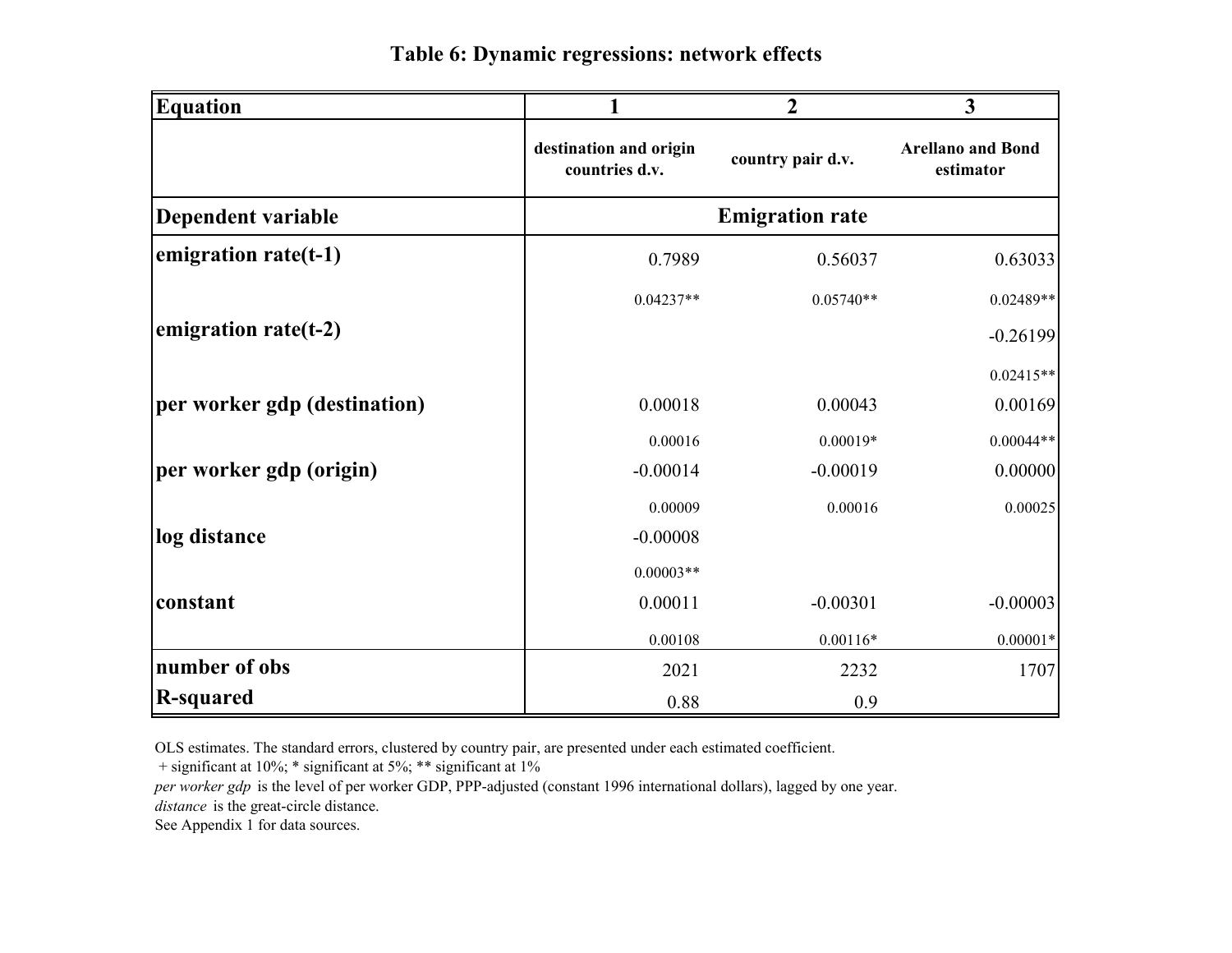| <b>Variable</b>                  | Obs  | Mean      | Std. Dev. | Min      | <b>Max</b> |
|----------------------------------|------|-----------|-----------|----------|------------|
| emigration rate                  | 2683 | 0.0006167 | 0.0018146 | 2.77E-07 | 0.0276537  |
| per worker gdp (destination)     | 2865 | 42505.45  | 7373.63   | 25251.65 | 80026.46   |
| per worker gdp (origin)          | 2358 | 23065.63  | 15832.55  | 1027.362 | 57259.25   |
| distance                         | 2482 | 3782.063  | 2802.015  | 161.9276 | 11504.2    |
| common language                  | 2504 | 0.3178914 | 0.46575   | 0        |            |
| colony                           | 2504 | 0.1425719 | 0.3497056 | $\theta$ |            |
| years schooling (destination)    | 2804 | 9.960016  | 1.268303  | 6.888    | 11.892     |
| years schooling (origin)         | 2367 | 6.880774  | 2.625928  | 1.897    | 11.892     |
| capital per worker (destination) | 2200 | 34317.06  | 11121.74  | 17285    | 76733      |
| capital per worker (origin)      | 1502 | 18443.39  | 12983.49  | 702      | 48135      |

**Appendix 1. Summary Statistics (1980-1996)**

The emigration rate (immigrant inflow from origin to destination country, divided by origin country's population) is from the IMS data set (OECD(1997)).

Per worker GDP, PPP-adjusted (constant 1996 international dollars) is from the Penn World Tables, version 6.1.

Distance, common language, and colony (countries ever in a colonial relationship) are from Glick and Rose (2001).

Years of schooling are from Barro and Lee (2000) data set.

Capital per worker (Nonresidential Capital Stock per Worker (1985 intl. prices)) is from the Penn World Tables, version 5.6.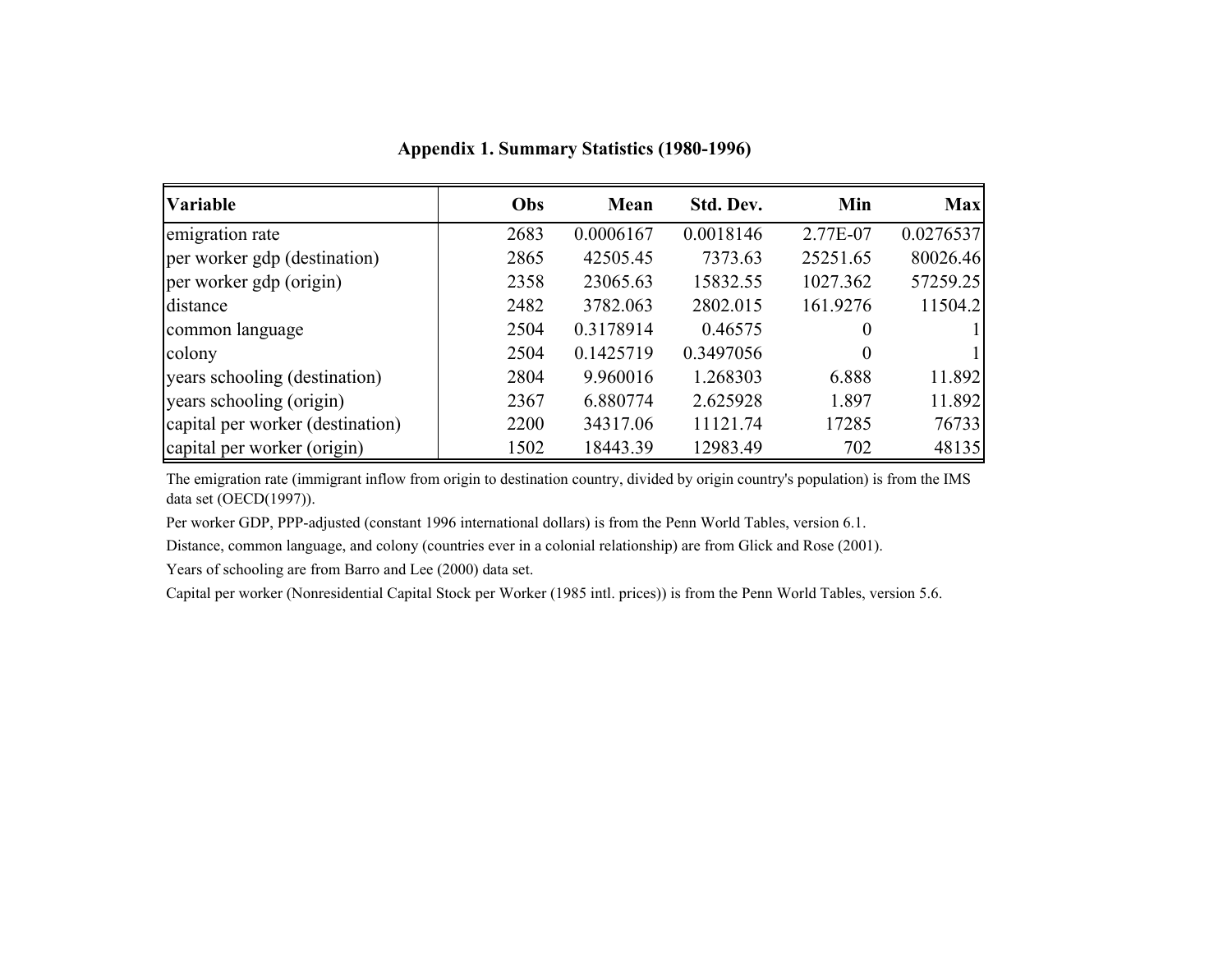| Australia (1983-1995) |          | <b>Belgium</b>        |   |
|-----------------------|----------|-----------------------|---|
| country of origin     | inflow   | country of origin     |   |
| <b>UK</b>             | 17095    | France                |   |
| New Zealand           | 11045    | Netherlands           |   |
| Vietnam               | 8048     | USA                   |   |
| Hong Kong             | 5739     | Germany               |   |
| Philippines           | 5379     | UK                    |   |
| Malaysia              | 3493     | Morocco               |   |
| India                 | 3069     | Italy                 |   |
| China                 | 2934     | Turkey                |   |
| Former Yugoslavia     | 2790     | Zaire                 |   |
| South Africa          | 2441     | Portugal              |   |
| Sri Lanka             | 2146     | Japan                 |   |
| Lebanon               | 2089     | Spain                 |   |
| <b>USA</b>            | 1724     | Former Yugoslavia     |   |
| Fiji                  | 1682     | Greece                |   |
| Poland                | 1608     | Poland                |   |
| Ireland               | 1462     | China                 |   |
| Chinese Taipei        | 1358     | Algeria               |   |
| Germany               | 1303     | Tunisia               |   |
| Former USSR           | 1021     | total (above inflows) |   |
| Portugal              | 767      | overall total         |   |
| total (above inflows) | 77193    | percentage covered    | 8 |
| overall total         | 101492   | percentage change     | 1 |
| percentage covered    | 76.06%   |                       |   |
| percentage change     | $-6.22%$ |                       |   |
|                       |          |                       |   |

#### **Appendix 2. Average inflows into each destination country, by country of origin (1980-1995)**

| <b>Australia</b> (1983-1995) |          | <b>Belgium</b>        |        | Canada                |        | <b>Denmark</b> (1984-1994) |        |
|------------------------------|----------|-----------------------|--------|-----------------------|--------|----------------------------|--------|
| country of origin            | inflow   | country of origin     | inflow | country of origin     | inflow | country of origin          | inflow |
| $\overline{UK}$              | 17095    | France                | 6072   | Hong Kong             | 19334  | Somalia                    | 1264   |
| New Zealand                  | 11045    | Netherlands           | 6014   | India                 | 10437  | <b>UK</b>                  | 1068   |
| Vietnam                      | 8048     | <b>USA</b>            | 2930   | Philippines           | 9441   | Turkey                     | 1042   |
| Hong Kong                    | 5739     | Germany               | 2916   | UK                    | 9034   | Germany                    | 805    |
| Philippines                  | 5379     | UK                    | 2899   | Vietnam               | 8791   | Iraq                       | 789    |
| Malaysia                     | 3493     | Morocco               | 2801   | Poland                | 7550   | Norway                     | 699    |
| India                        | 3069     | Italy                 | 2495   | <b>USA</b>            | 7459   | Sweden                     | 612    |
| China                        | 2934     | Turkey                | 2239   | China                 | 6292   | <b>USA</b>                 | 606    |
| Former Yugoslavia            | 2790     | Zaire                 | 1966   | Lebanon               | 3917   | Iran                       | 570    |
| South Africa                 | 2441     | Portugal              | 1435   | Sri Lanka             | 3791   | Vietnam                    | 549    |
| Sri Lanka                    | 2146     | Japan                 | 833    | Portugal              | 3653   | Former Yugoslavia          | 481    |
| Lebanon                      | 2089     | Spain                 | 833    | Jamaica               | 3543   | Iceland                    | 479    |
| <b>USA</b>                   | 1724     | Former Yugoslavia     | 829    | Chinese Taipei        | 3255   | Poland                     | 448    |
| Fiji                         | 1682     | Greece                | 759    | Guyana                | 3108   | Thailand                   | 366    |
| Poland                       | 1608     | Poland                | 655    | El Salvador           | 2697   | Pakistan                   | 356    |
| Ireland                      | 1462     | China                 | 589    | Haiti                 | 2243   | Lebanon                    | 335    |
| Chinese Taipei               | 1358     | Algeria               | 382    | Iran                  | 2193   | Netherlands                | 304    |
| Germany                      | 1303     | Tunisia               | 310    | France                | 2070   | France                     | 269    |
| Former USSR                  | 1021     | total (above inflows) | 36957  | Former Yugoslavia     | 1933   | Morocco                    | 215    |
| Portugal                     | 767      | overall total         | 44756  | South Korea           | 1584   | Italy                      | 200    |
| total (above inflows)        | 77193    | percentage covered    | 82.57% | Trinidad Tobago       | 1433   | Finland                    | 181    |
| overall total                | 101492   | percentage change     | 13.46% | Romania               | 1241   | total (above inflows)      | 11638  |
| percentage covered           | 76.06%   |                       |        | Pakistan              | 1037   | overall total              | 15155  |
| percentage change            | $-6.22%$ |                       |        | Former USSR           | 791    | percentage covered         | 76.80% |
|                              |          |                       |        | Somalia               | 195    | percentage change          | 75.28% |
|                              |          |                       |        | total (above inflows) | 117022 |                            |        |
|                              |          |                       |        | overall total         | 165588 |                            |        |
|                              |          |                       |        | percentage covered    | 70.67% |                            |        |

*percentage change* 48.29%

*total (above inflows)* is the sum of the average immigrant inflows (1980-1995) by country of origin from the table.

*overall total* is the total average immigrant inflow (1980-1995), as reported by OECD (1997).

*percentage covered* is the percentage of *overall total* covered by inflows by origin country (*total (above inflows)/overall total* ) *percentage change* is the percentage change of the *overall total* during the period between 1980 and 1995.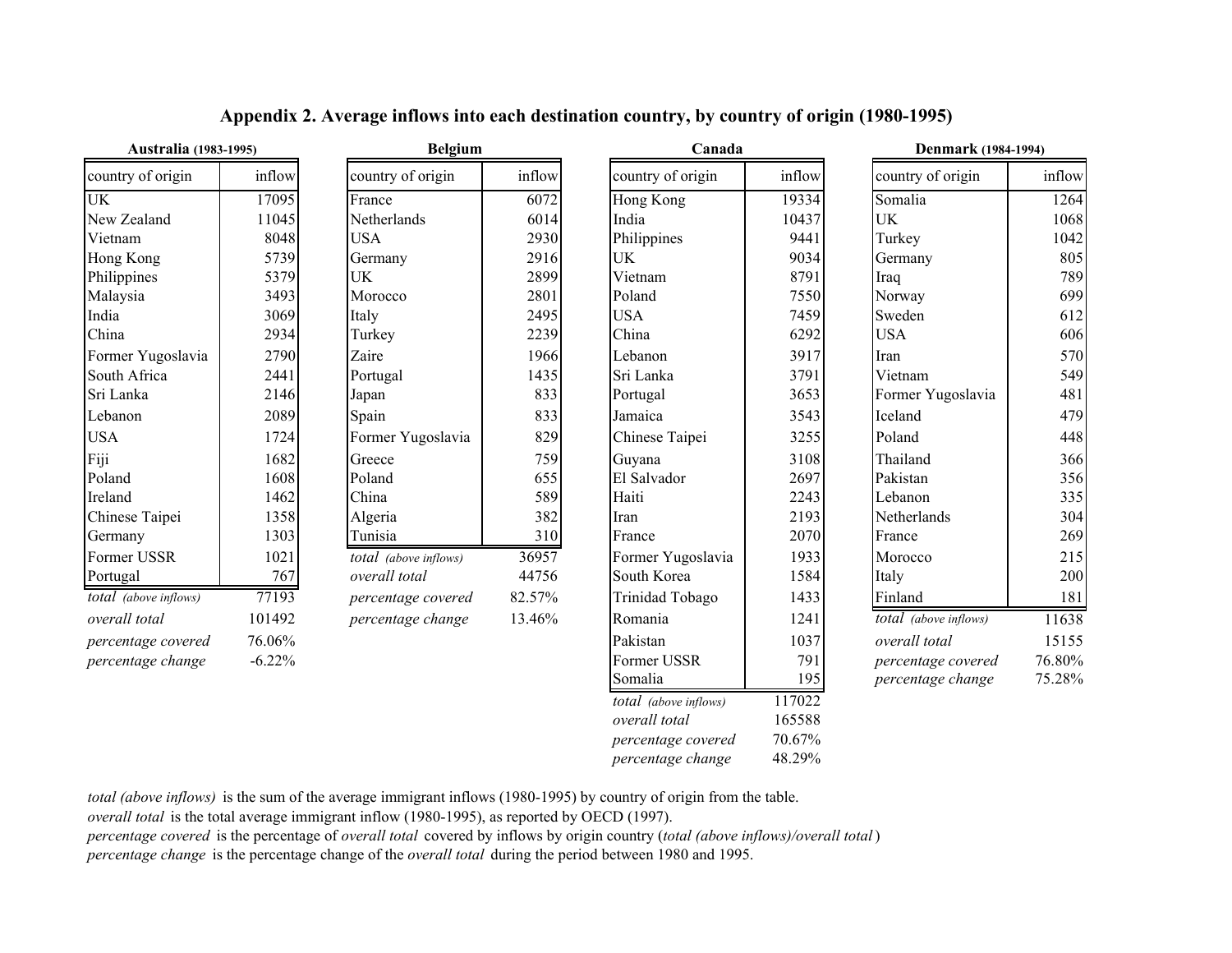| France                |          | Germany*              |        | Japan                        |           | Luxembourg                   |        |
|-----------------------|----------|-----------------------|--------|------------------------------|-----------|------------------------------|--------|
| country of origin     | inflow   | country of origin     | inflow | country of origin            | inflow    | country of origin            | inflow |
| Morocco               | 11892    | Poland                | 117019 | China                        | 35425     | Portugal                     | 2170   |
| Algeria               | 9187     | Former Yugoslavia     | 92124  | <b>USA</b>                   | 35367     | France                       | 1272   |
| Turkey                | 5777     | Bosnia-Herzegovina    | 76836  | Philippines                  | 35121     | Belgium                      | 897    |
| Tunisia               | 3083     | Turkey                | 68791  | South Korea                  | 21052     | Germany                      | 662    |
| Lebanon               | 2818     | Romania               | 61910  | Chinese Taipei               | 10882     | Italy                        | 441    |
| <b>USA</b>            | 2403     | Italy                 | 39184  | UK                           | 9614      | Netherlands                  | 281    |
| Haiti                 | 2183     | Croatia               | 24056  | <b>Brazil</b>                | 6779      | <b>USA</b>                   | 256    |
| Portugal              | 2050     | Former USSR           | 23365  | Hong Kong                    | 6296      | Spain                        | 124    |
| Vietnam               | 1761     | Hungary               | 21835  | Thailand                     | 5913      | <i>total</i> (above inflows) | 6103   |
| Zaire                 | 1437     | Greece                | 20372  | Germany                      | 5334      | overall total                | 7988   |
| Poland                | 1422     | Bulgaria              | 19245  | Canada                       | 3449      | percentage covered           | 76.41% |
| Japan                 | 1219     | <b>USA</b>            | 17670  | Peru                         | 1008      | percentage change            | 29.73% |
| China                 | 1084     | Former CSFR           | 10692  | <i>total</i> (above inflows) | 176240    |                              |        |
| Former Yugoslavia     | 1084     | Portugal              | 9654   | overall total                | 220419    |                              |        |
| Sri Lanka             | 899      | Spain                 | 4705   | percentage covered           | 79.96%    |                              |        |
| Romania               | 891      | Morocco               | 4375   | percentage change            | $-42.10%$ |                              |        |
| Cambodia              | 860      | Slovenia              | 2658   |                              |           |                              |        |
| Spain                 | 400      | Tunisia               | 2249   |                              |           |                              |        |
| total (above inflows) | 50450    | total (above inflows) | 616740 |                              |           |                              |        |
| overall total         | 72838    | overall total         | 646144 |                              |           |                              |        |
| percentage covered    | 69.26%   | percentage covered    | 95.45% |                              |           |                              |        |
| percentage change     | $-6.23%$ | percentage change     | 24.85% |                              |           |                              |        |

#### **Appendix 2. Average inflows into each destination country, by country of origin (1980-1995) (cont.)**

|                         | Japan                     |           |
|-------------------------|---------------------------|-----------|
| $\bar{N}$               | country of origin         | inflow    |
| 9                       | China                     | 35425     |
| 4                       | USA                       | 35367     |
| 6                       | Philippines               | 35121     |
| 1                       | South Korea               | 21052     |
| $\overline{0}$          | Chinese Taipei            | 10882     |
| 4                       | UK                        | 9614      |
| 6                       | Brazil                    | 6779      |
| 5                       | Hong Kong                 | 6296      |
| 5                       | Thailand                  | 5913      |
|                         | Germany                   | 5334      |
| $\frac{2}{5}$           | Canada                    | 3449      |
| $\overline{0}$          | Peru                      | 1008      |
| $\overline{\mathbf{c}}$ | total (above inflows)     | 176240    |
| 4                       | overall total             | 220419    |
| 5                       | <i>percentage covered</i> | 79.96%    |
| 5                       | percentage change         | $-42.10%$ |

| Luxembourg            |        |  |  |  |  |
|-----------------------|--------|--|--|--|--|
| country of origin     | inflow |  |  |  |  |
| Portugal              | 2170   |  |  |  |  |
| France                | 1272   |  |  |  |  |
| Belgium               | 897    |  |  |  |  |
| Germany               | 662    |  |  |  |  |
| Italy                 | 441    |  |  |  |  |
| Netherlands           | 281    |  |  |  |  |
| <b>USA</b>            | 256    |  |  |  |  |
| Spain                 | 124    |  |  |  |  |
| total (above inflows) | 6103   |  |  |  |  |
| overall total         | 7988   |  |  |  |  |
| percentage covered    | 76.41% |  |  |  |  |
| percentage change     | 29.73% |  |  |  |  |

*total (above inflows)* is the sum of the average immigrant inflows (1980-1995) by country of origin from the table.

*overall total* is the total average immigrant inflow (1980-1995), as reported by OECD (1997).

*percentage covered* is the percentage of *overall total* covered by inflows by origin country (*total (above inflows)/overall total*)

*percentage change* is the percentage change of the *overall total* during the period between 1980 and 1995.

\* Figures for migrants from the former Yugoslavia to Germany do not include Croatia from 1992 and Bosnia-Herzegovina from 1993. Data from the former USSR to Germany does not include Russia from 1992.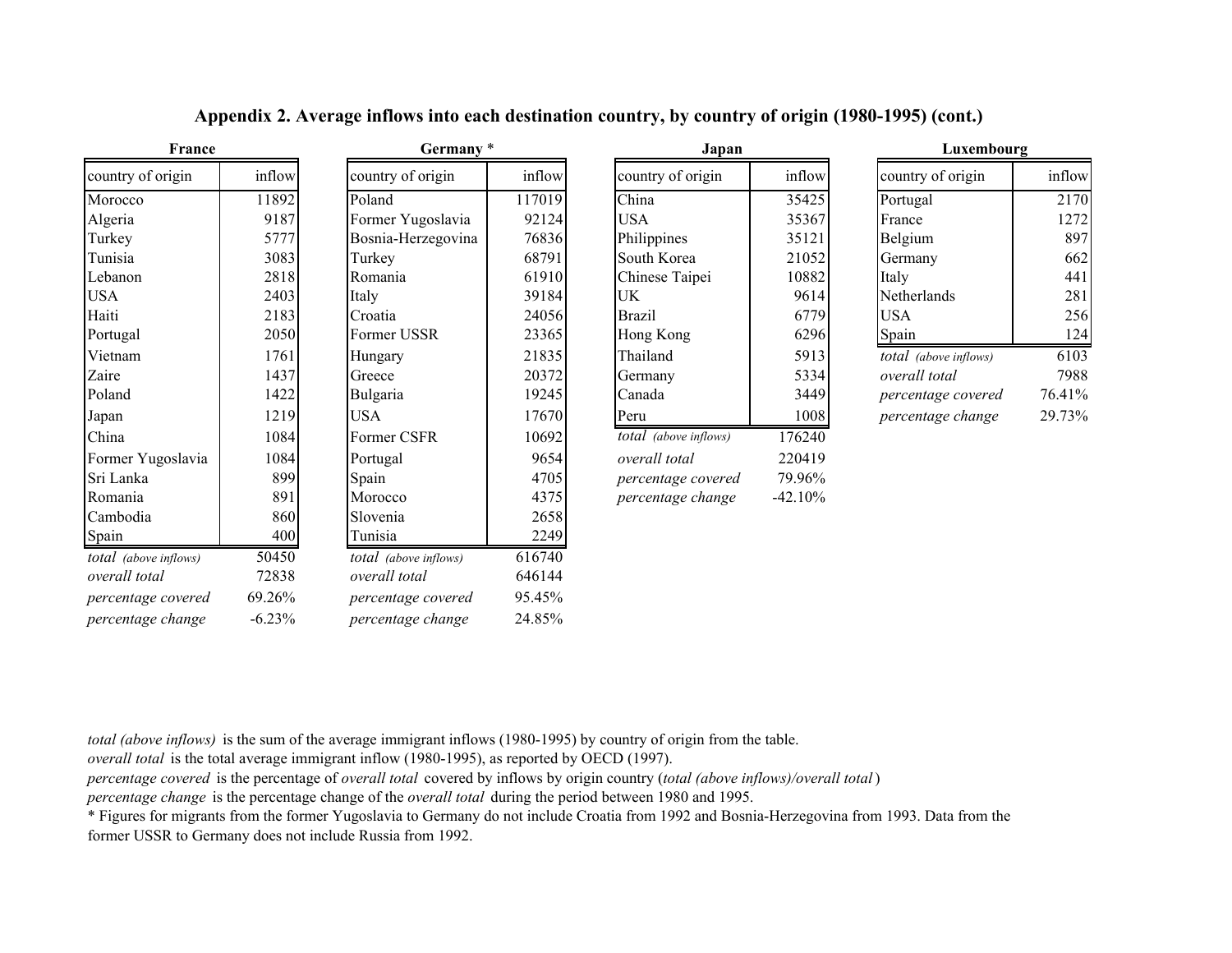#### **Appendix 2. Average inflows into each destination country, by country of origin (1980-1995) (cont.)**

| untry of origin     | inflow |
|---------------------|--------|
| osnia-Herzegovina   | 3728   |
| enmark              | 2201   |
| veden               | 1526   |
| K.                  | 1253   |
| SА                  | 987    |
| ormer Yugoslavia    | 868    |
| ıkistan             | 682    |
| an                  | 669    |
| ietnam              | 612    |
| nile                | 537    |
| omalia              | 468    |
| i Lanka             | 450    |
| ermany              | 399    |
| tal (above inflows) | 14380  |
| erall total         | 16738  |
| rcentage covered    | 85.91% |
| rcentage change     | 39.83% |

| <b>TEUTELIATUS</b>    |           | $1101$ way                   |        | <b>SWEUEH (1703-1773)</b>              |        | <b>SWILLEI IAIIU</b>  |        |
|-----------------------|-----------|------------------------------|--------|----------------------------------------|--------|-----------------------|--------|
| country of origin     | inflow    | country of origin            | inflow | country of origin                      | inflow | country of origin     | inflow |
| Turkey                | 8363      | Bosnia-Herzegovina           | 3728   | Bosnia-Herzegovina                     | 16972  | Former Yugoslavia     | 18716  |
| Former Yugoslavia     | 7392      | <b>Denmark</b>               | 2201   | Iran                                   | 4048   | Portugal              | 9085   |
| Morocco               | 6537      | Sweden                       | 1526   | Finland                                | 3880   | Germany               | 8333   |
| Germany               | 5295      | UK                           | 1253   | Norway                                 | 3118   | Italy                 | 8216   |
| UK                    | 4575      | <b>USA</b>                   | 987    | Former Yugoslavia                      | 2840   | France                | 4655   |
| Suriname              | 4416      | Former Yugoslavia            | 868    | Iraq                                   | 2051   | Spain                 | 4402   |
| <b>USA</b>            | 2303      | Pakistan                     | 682    | Denmark                                | 1877   | Turkey                | 4195   |
| Belgium               | 2050      | Iran                         | 669    | Somalia                                | 1724   | <b>USA</b>            | 2530   |
| France                | 1517      | Vietnam                      | 612    | Chile                                  | 1631   | <b>UK</b>             | 2407   |
| Poland                | 1148      | Chile                        | 537    | Poland                                 | 1484   | Austria               | 1728   |
| Italy                 | 893       | Somalia                      | 468    | Turkey                                 | 1214   | Netherlands           | 1607   |
| total (above inflows) | 44489     | Sri Lanka                    | 450    | Ethiopia                               | 947    | Canada                | 687    |
| overall total         | 62500     | Germany                      | 399    | <b>Russian Federation</b>              | 910    | total (above inflows) | 66561  |
| percentage covered    | 71.18%    | <i>total</i> (above inflows) | 14380  | Lebanon                                | 896    | overall total         | 81469  |
| percentage change     | $-16.04%$ | overall total                | 16738  | <b>USA</b>                             | 831    | percentage covered    | 81.70% |
|                       |           | percentage covered           | 85.91% | Croatia                                | 784    | percentage change     | 24.68% |
|                       |           | percentage change            | 39.83% | Germany                                | 761    |                       |        |
|                       |           |                              |        | Romania                                | 746    |                       |        |
|                       |           |                              |        | UK                                     | 715    |                       |        |
|                       |           |                              |        | Thailand                               | 603    |                       |        |
|                       |           |                              |        | India                                  | 369    |                       |        |
|                       |           |                              |        | Greece                                 | 311    |                       |        |
|                       |           |                              |        | total (above inflows)<br>overall total | 48712  |                       |        |
|                       |           |                              |        | percentage covered                     |        |                       |        |
|                       |           |                              |        | percentage change                      | 61.88% |                       |        |

|            | Norway *              |        | <b>Sweden</b> (1983-1995) | Switzerland |                       |        |
|------------|-----------------------|--------|---------------------------|-------------|-----------------------|--------|
| inflow     | country of origin     | inflow | country of origin         | inflow      | country of origin     | inflow |
| 8363       | Bosnia-Herzegovina    | 3728   | Bosnia-Herzegovina        | 16972       | Former Yugoslavia     | 18716  |
| 7392       | Denmark               | 2201   | Iran                      | 4048        | Portugal              | 9085   |
| 6537       | Sweden                | 1526   | Finland                   | 3880        | Germany               | 8333   |
| 5295       | UK                    | 1253   | Norway                    | 3118        | Italy                 | 8216   |
| 4575       | <b>USA</b>            | 987    | Former Yugoslavia         | 2840        | France                | 4655   |
| 4416       | Former Yugoslavia     | 868    | Iraq                      | 2051        | Spain                 | 4402   |
| 2303       | Pakistan              | 682    | Denmark                   | 1877        | Turkey                | 4195   |
| 2050       | Iran                  | 669    | Somalia                   | 1724        | <b>USA</b>            | 2530   |
| 1517       | Vietnam               | 612    | Chile                     | 1631        | UK                    | 2407   |
| 1148       | Chile                 | 537    | Poland                    | 1484        | Austria               | 1728   |
| 893        | Somalia               | 468    | Turkey                    | 1214        | Netherlands           | 1607   |
| 44489      | Sri Lanka             | 450    | Ethiopia                  | 947         | Canada                | 687    |
| 62500      | Germany               | 399    | <b>Russian Federation</b> | 910         | total (above inflows) | 66561  |
| 71.18%     | total (above inflows) | 14380  | Lebanon                   | 896         | overall total         | 81469  |
| $-16.04\%$ | overall total         | 16738  | <b>USA</b>                | 831         | percentage covered    | 81.70% |
|            | percentage covered    | 85.91% | Croatia                   | 784         | percentage change     | 24.68% |
|            | percentage change     | 39.83% | Germany                   | 7611        |                       |        |

*total (above inflows)* is the sum of the average immigrant inflows (1980-1995) by country of origin from the table.

*overall total* is the total average immigrant inflow (1980-1995), as reported by OECD (1997).

*percentage covered* is the percentage of *overall total* covered by inflows by origin country (*total (above inflows)/overall total*)

*percentage change* is the percentage change of the *overall total* during the period between 1980 and 1995.

\* Figures for migrants from the former Yugoslavia to Norway do not include Bosnia-Herzegovina from 1993.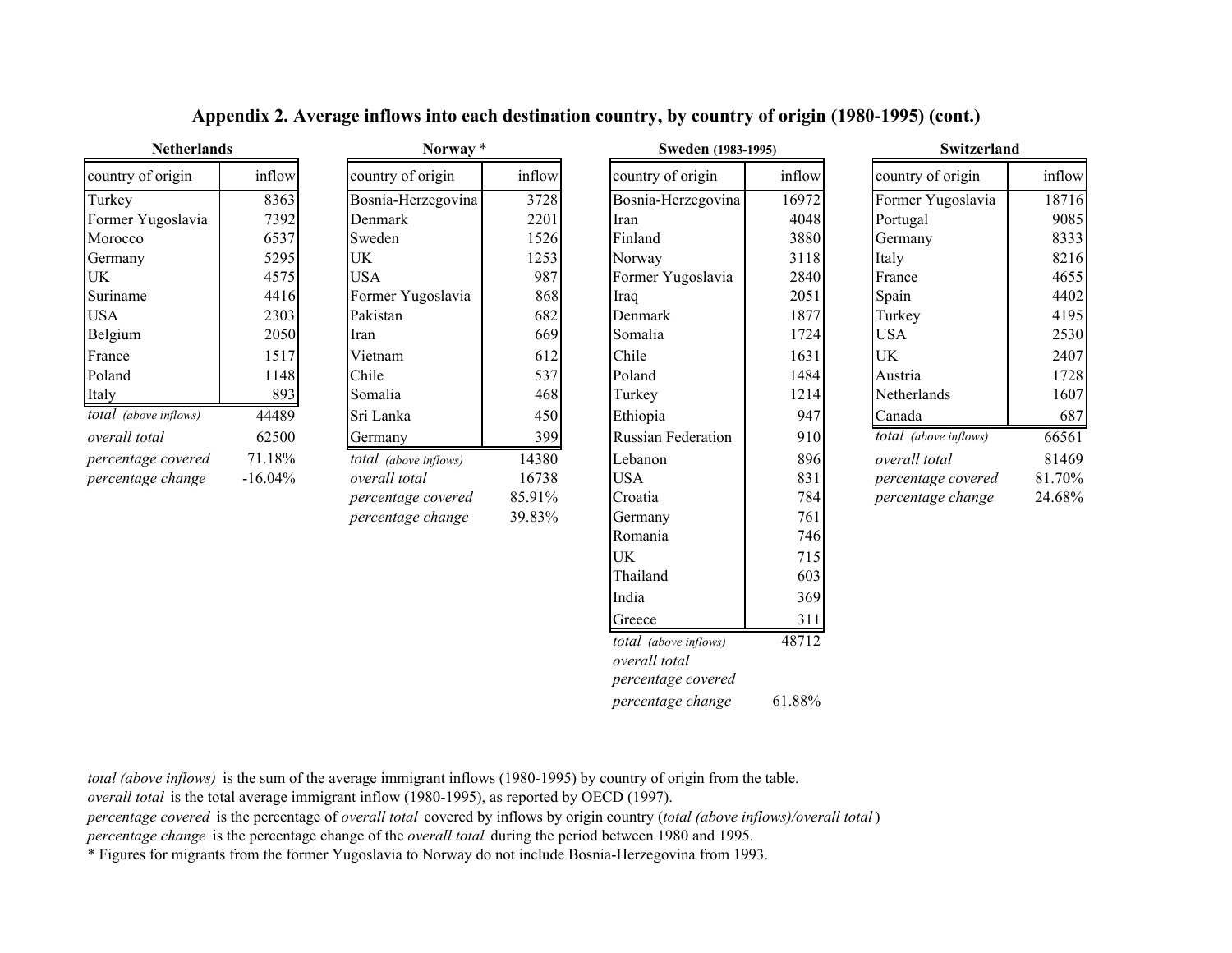#### **Appendix 2. Average inflows into each destination country, by country of origin (1980-1995) (cont.)**

#### **United Kingdom United States**

| country of origin     | inflow    | country of origin     | inflow |
|-----------------------|-----------|-----------------------|--------|
| Pakistan              | 5817      | Mexico                | 199862 |
| India                 | 5047      | Philippines           | 51886  |
| Bangladesh            | 3796      | Vietnam               | 45041  |
| <b>USA</b>            | 3776      | China                 | 32824  |
| Australia             | 2659      | Dominican Republic    | 30471  |
| New Zealand           | 1964      | India                 | 29754  |
| Nigeria               | 1556      | South Korea           | 29197  |
| Iran                  | 1501      | Former USSR           | 23231  |
| Japan                 | 1474      | El Salvador           | 21901  |
| Hong Kong             | 1287      | Jamaica               | 20219  |
| Ghana                 | 1093      | Cuba                  | 15174  |
| Canada                | 1035      | Haiti                 | 15168  |
| Sri Lanka             | 1021      | <b>UK</b>             | 14939  |
| Philippines           | 986       | Iran                  | 14596  |
| South Africa          | 926       | Poland                | 13534  |
| Turkey                | 822       | Canada                | 12980  |
| Jamaica               | 775       | Chinese Taipei        | 12962  |
| Malaysia              | 701       | Colombia              | 12696  |
| Iraq                  | 500       | Laos                  | 12165  |
| Kenya                 | 481       | Ireland               | 12054  |
| Poland                | 481       | Guatemala             | 9328   |
| Thailand              | 444       | Guyana                | 9243   |
| Germany               | 419       | Cambodia              | 8108   |
| Cyprus                | 402       | Pakistan              | 7725   |
| Morocco               | 380       | Peru                  | 7637   |
| Spain                 | 363       | Germany               | 7005   |
| Sweden                | 355       | Hong Kong             | 6994   |
| France                | 345       | Thailand              | 6270   |
| Italy                 | 340       | Ecuador               | 6189   |
| Netherlands           | 289       | Nicaragua             | 5626   |
| Former Yugoslavia     | 276       | Honduras              | 5507   |
| Portugal              | 223       | Bangladesh            | 2684   |
| total (above inflows) | 41534     | total (above inflows) | 702970 |
| overall total         | 53831     | overall total         | 818688 |
| percentage covered    | 77.16%    | percentage covered    | 85.87% |
| percentage change     | $-20.49%$ | percentage change     | 35.79% |

*total (above inflows)* is the sum of the average immigrant inflows (1980-1995) by country of origin from the table. *overall total* is the total average immigrant inflow (1980-1995), as reported by OECD (1997).

*percentage covered* is the percentage of *overall total* covered by inflows by origin country (*total (above inflows)/overall total* )

*percentage change* is the percentage change of the *overall total* during the period between 1980 and 1995.